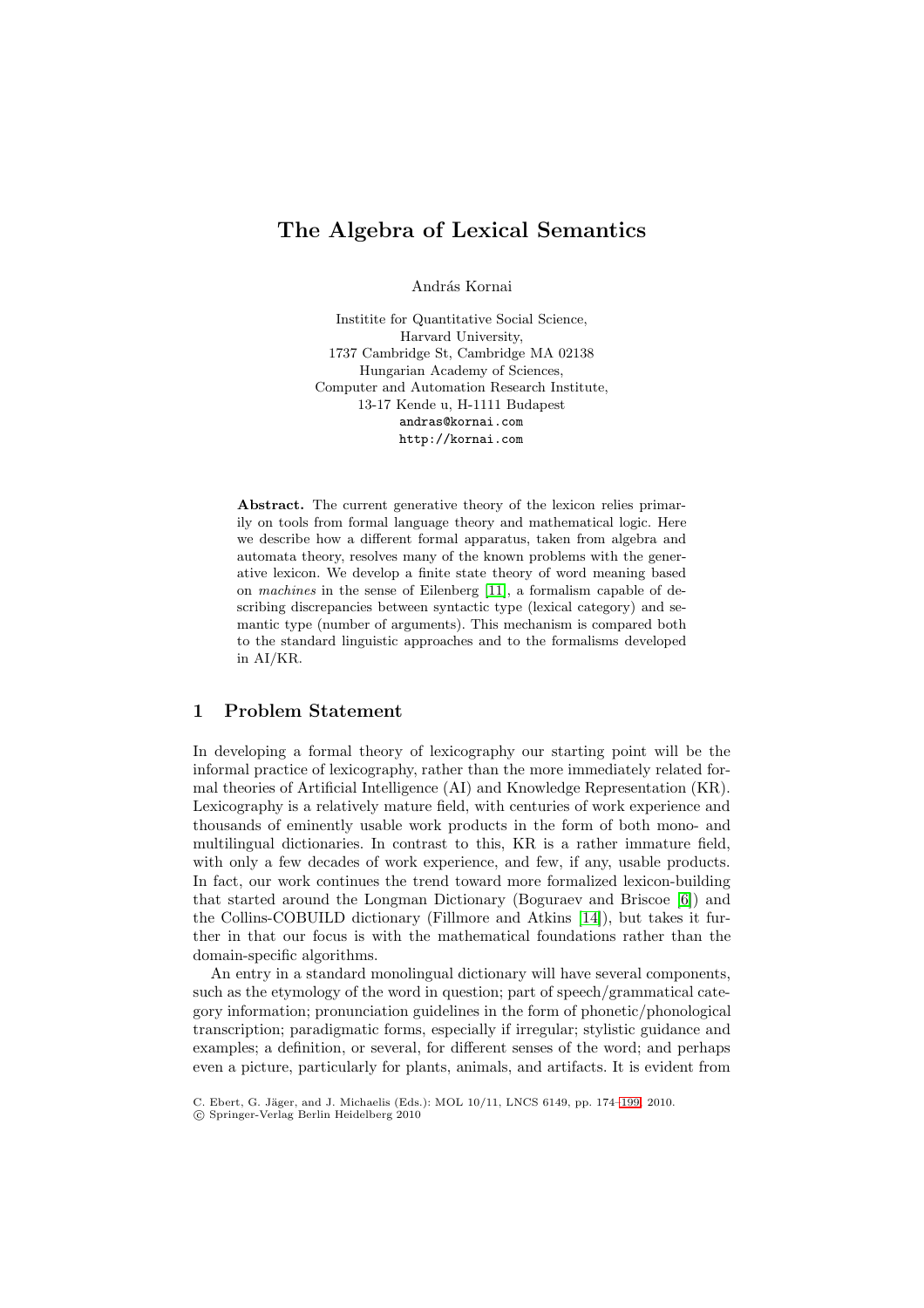the typeset page that the bulk of the information is in the definitions, and this is easily verified by estimating the number of bits required to encode the various components. Also, definitions are the only truly obligatory component, because a definition will be needed even for words lacking in exceptional forms (these are the majority) or an interesting etymology, with a neutral stylistic value, predictable part of speech (most words are nouns), and an orthography sufficiently indicative of pronunciation.

There is little doubt that definitions are central to the description of words, yet we have far richer and better formalized theories of etymology, grammatical category, morphological structure, and phonological transcription than we have theories of word meaning. Of necessity, work such as Dowty [\[8\]](#page-23-2) concentrates on elucidating the semantic analysis of those terms for which the logic has the resources: since Montague's intensional logic IL includes a time parameter, in depth analysis of temporal markers (tense, aspect, time adverbials) becomes possible. But as long as the logic lacks analogous resources for space, kinship terms, sensory inputs, or obligations, this approach has no traction, and heaping all these issues on top of what was already a computationally intractable logic calculus has not proven fruitful.

First Order Logic (FOL) is a continental divide in this regard. From a mathematical perspective, FOL is a small system, considering that the language of set theory requires only one binary relation,  $\in$ , and it is evident both from the Peano and the ZF axioms that you will need all well-formed formulas (or at least the fragment that has no atomic sentence lying in the scope of more than three quantifiers, see Tarski and Givant [\[41\]](#page-25-0)) to do arithmetic. Therefore, those who believe that mathematics is but a small, clean, well-organized segment of natural language will search for the appropriate semantics somewhere upwards of FOL – this is the Montague Grammar (MG) tradition, where higher order intensional logic is viewed as essential. There is already significant work in trying to restrict the power of the Turing-complete higher order intensional apparatus to FOL (Blackburn and Bos [\[5\]](#page-23-3)) and here we take this further, moving to formalisms that fall at the low end of the complexity scale, well below FOL. At that point, much of what mathematical logic offers is not applicable, and methods of algebra have more traction, as will be discussed in Section 2 in more detail. It is widely accepted that "people who put knowledge into computers need mathematical logic, including quantifiers, as much as engineers need calculus" (McCarthy [\[32\]](#page-24-2)) but we claim that these tools are neither available in natural language (as noted repeatedly by the inventors of modern mathematical logic from Frege and Russell to Tarski) nor are they required for the analysis of natural language text – in the MG-style analysis it is the needs of the computer programmer that are being catered to at the expense of modeling the actual cognitive capabilities of the native speaker. This is not to say that such needs, especially for the engineer building knowledge-based systems, are not real, but our thesis is that the formalism appropriate for natural language semantics is too weak to supply this, being capable of natively supporting only a far weaker form of analogical reasoning discussed in Section 4.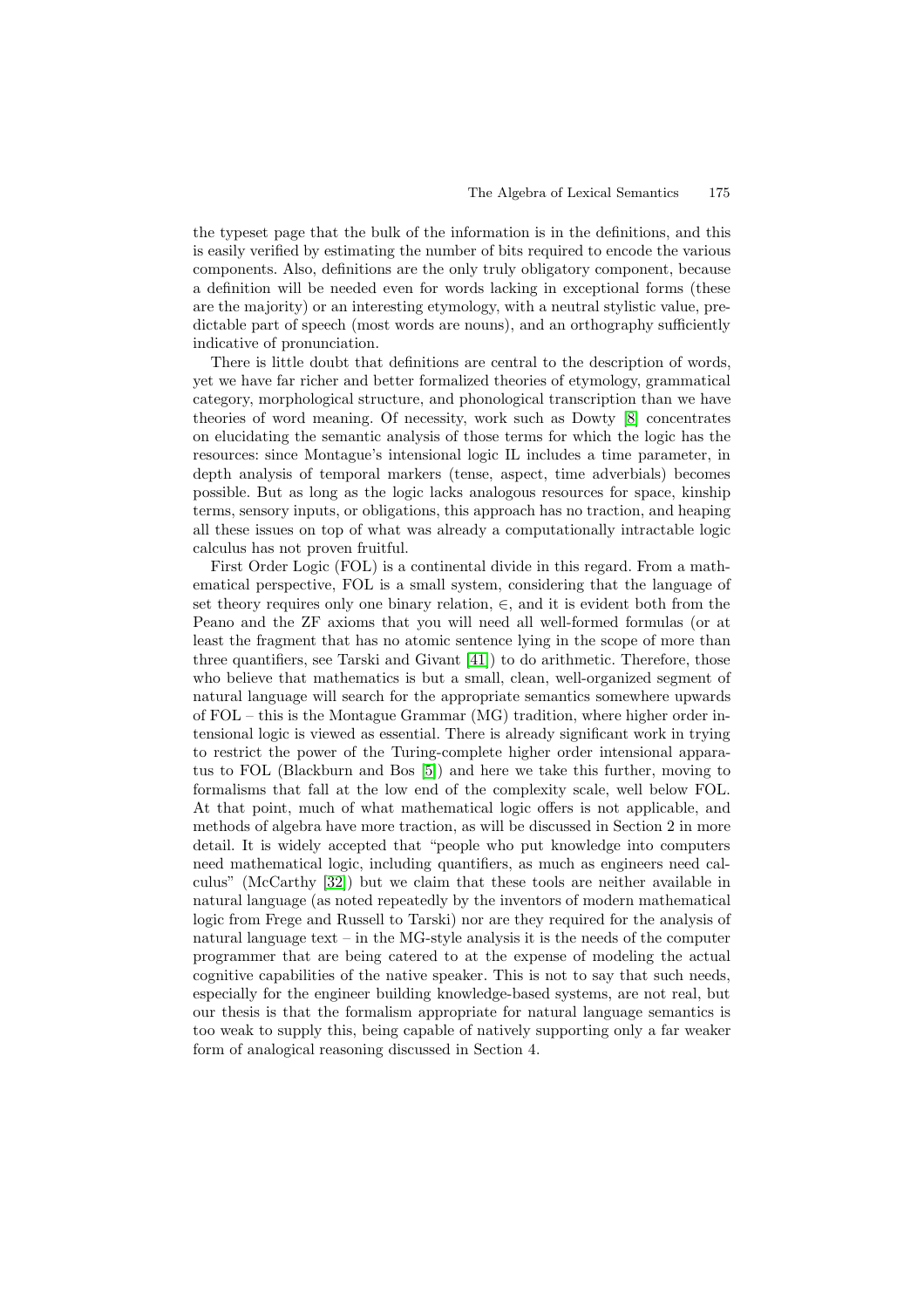In this paper we offer a formal theory of lexical definitions. A *word* that is to be defined will be given in italics; its definition will use for the most part unary atoms, given in typewriter font and to a lesser extent binary atoms, given is small caps; its phonological representation (which we will also call its printname) will be marked by underscoring. Aside from the fancy typography, this is very much in keeping with linguistic tradition where a sign is conceived of as an ordered pair of meaning and form. (The typographical distinctions will pay off only in making the formal parts easier to parse visually – in running text, we will also use italics for emphasis and for the introduction of technical terms.) While we will have little to say about pronunciation, paradigmatic forms, style, or etimology here, the fact that these are important to the practice of lexicography is always kept in mind, and we will make an effort to indicate, however programmatically, how these are to be subsumed under the overall theory presented here.

Given the widely accepted role of the lexicon in grammatical theory as the storage place of last resort, containing all that is idiosyncratic, arbitrary, and language-particular, the question must be asked: why should anyone want to dive in this trashcan? First, we need to see clearly that the lexicon is not trash, but rather it is the essential fuel of all communicative effort. As anyone trying to communicate in a language they mastered only at a tourist level will know, lack of crisp grammar is rarely a huge barrier to understanding. If you can produce the words, native speakers will generally be forgiving if the conjugation is shaky or the proper auxiliary is missing. But if you don't have the words for beef stew or watch repairman, knowing that the analytic present perfect combines stage-level and individual-level predication and thus gives rise to an inchoative meaning will get you nowhere.

A more rigorous estimate of the information content of sentences confirms our everyday experience. The word entropy of natural language is about 12-16 bits/word (see Kornai [\[26\]](#page-24-3):7.1 for how this depends on the language in question). The number of binary parse trees over n nodes is  $C_n \sim 4^n/\sqrt{\pi}n^{1.5}$  or less than 2 bits per word. Aronoff[\[4\]](#page-23-4) describes in some detail how the Masoretes used only 2 bits (four levels of symbols) to provide a binary parse tree for nearly every Biblical verse – what we learned of coding since would now enable us to create an equally sparse system that is sufficiently detailed to cover every possible branching structure with slightly less than two bits on the average. Definitions of logical structure other than by parse tree are possible, but they do not alter the picture significantly: logical structure accounts for no more than 12-16% of the information conveyed by a sentence, a number that actually goes down with increased sentence length.

Another equally important reason why we need to develop a formal theory of word meaning is that without such a theory it is impossible to treat logical arguments like God cannot create a mountain without creating a valley which are based on the meaning of the predicates rather than on the meaning of the logical connectives. Why is this argument correct, even if we assume an omnipotent God? Because *mountain* means something like land higher than surrounding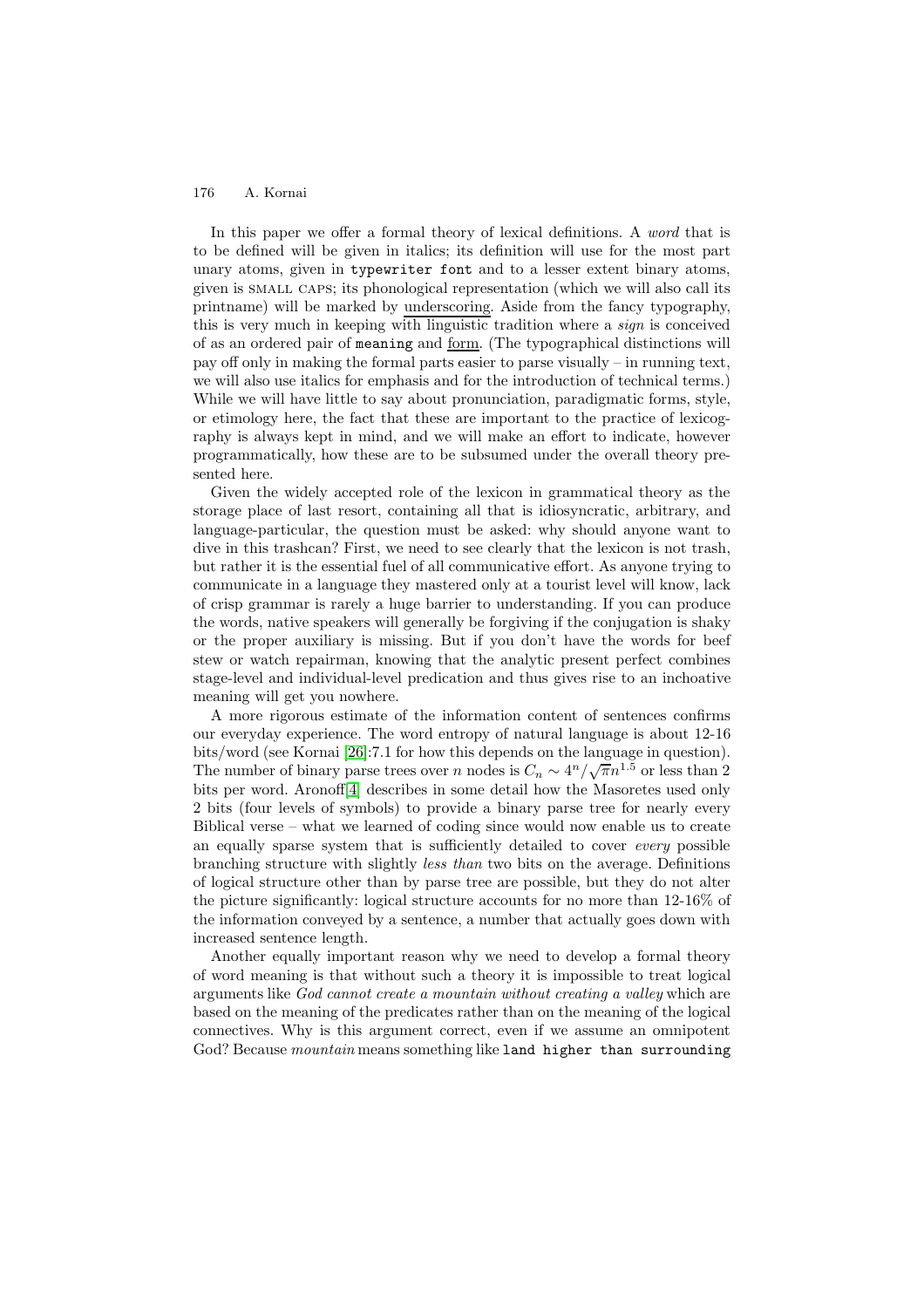land so for there to be a mountain there needs to be a lower reference land, if there was no such reference 'valley' the purported mountain wouldn't actually be a mountain. For St. Thomas Aquinas the argument serves to demonstrate that even God is bound by the laws of logic, and for us it serves as a reminder that the entire Western philosophical tradition from Aristotle to the Schoolmen considered word meaning an essential part of logic. We should add here that the same is true of the Eastern tradition, starting with Confucius' theory of cheng  $minq$  (rectification of names) – for example, one who rules by force, rather than by the decree of heaven, is a tyrant, not a king (see Graham [\[16\]](#page-24-5):29). Modern mathematical logic, starting with De Morgan, could succeed in identifying a formal framework that can serve as a foundation of mathematics without taking the meaning of the basic elements into account because mathematical content differs from natural language content precisely in being lodged in the axioms entirely. However, for machine understanding of natural language text, lacking a proper theory of the meaning of words is far more of a bottleneck than the lack of compositional semantics, as McCarthy [\[31\]](#page-24-6), and the closely related work on naive physics (Hayes [\[18\]](#page-24-7)) already made clear.

What does a theory of the lexicon have to provide? First, adequate support for the traditional lexicographic tasks such as distinguishing word senses, deciding whether two words/senses are synonymous or perhaps antonymous, whether one expression can be said to be a paraphrase of another, etc. Second, it needs to connect to a theory of the meaning of larger (non-lexicalized) constructions including, but not necessarily limited to, sentential syntax and semantics. Third, it should provide a means of linking up meanings across languages, serving as a translation pivot. Fourth, it should be coupled to some theory of inference that enables, at the very least, common sense reasoning about objects, people, and natural phenomena. Finally, the theory should offer learning algorithms whereby the representation of meanings can be acquired by the language learner.

In this paper we disown the problem of learning, how an English-speaking child associates water with the sensory input (see Keller [\[21\]](#page-24-4)), as it belongs more in cognitive science and experimental psychology than in mathematical linguistics, and the problem of pattern recognition: when is a person fat? It is possible to define this as the outcome of some physical measurements such as the Body Mass Index, but we will argue at some length that this is quite misguided. This is not to say that there is no learning problem or pattern recognition problem, but before we can get to these we first need a theory of what to learn and recognize.

This is not the place to survey the history of lexical semantics, and we confine ourselves to numerical estimates of coverage on the core vocabulary. The large body of analytic work on function words such as connectives, modals, temporals, numerals, and quantifiers covers less than 5% of core vocabulary, where 90% are content words. Erring on the side of optimism and assuming that categories of space, case in particular, can be treated similarly, would bring this number up to 6%, but not further, since the remaining large classes of function words, in particular gender and class markers, are clearly non-logical. Another large body of research approaches natural kinds by means of species and genera. But in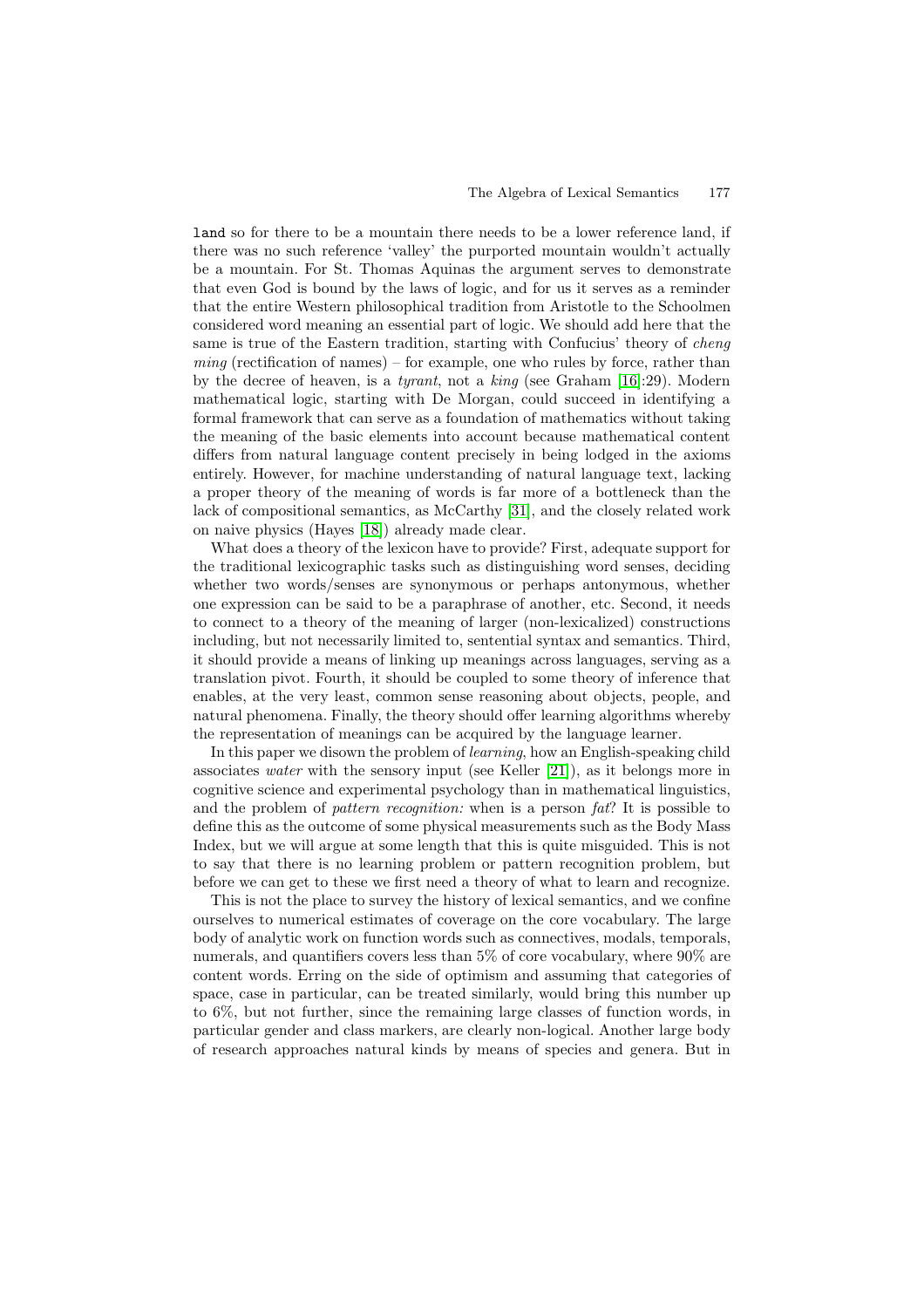spite of its venerable roots, starting with Aristotle's work on *eidopoios diaphora*, and its current popularity, including WordNet, EuroWordNet, and AsiaWordNet on the one hand and Semantic Web description logic (OWL) on the other, this method covers less than 10% of core vocabulary. This is still a big step forward in that it is imposing a formal theory on some content words, by means of a technique, default inheritance along is a links, that is missing from standard logic, including the high-powered modal intensional logics commonly used in sentential semantics. Perhaps surprisingly, the modern work on verb classification including Gruber [\[17\]](#page-24-8), Dowty [\[9\]](#page-23-5), Levin [\[29\]](#page-24-9), FrameNet (Fillmore [\[12\]](#page-24-10)), and VerbNet (Kipper et al [\[24\]](#page-24-11)) has far broader scope, covering about 25% of core vocabulary.

Taking all these together, and assuming rather generously that all formal problems concerning these systems have been resolved, this is considerably less than half of the core vocabulary, and when it comes to the operations on these elements, all the classical and modern work on the semantics associated with morphological operations (Pānini, Jakobson, Kiparsky) covers numerically no more than 5-10% of the core operations. That the pickings of the formal theory are rather slim is especially clear if we compare its coverage to that of the less formally stated, but often strikingly insightful work in linguistic semantics, in particular to the work of Wierzbicka, Lakoff, Fauconnier, Langacker, Talmy, Jackendoff, and others often broadly grouped together as 'cognitively inspired'. We believe that part of the reason why the formal theory has so little traction is that it aims too high, largely in response to the well-articulated needs of AI and KR.

# 2 The Basic Elements

In creating a formal model of the lexicon the key difficulty is the circularity of traditional dictionary definitions – the first English dictionary, Cawdrey [\[7\]](#page-23-6) already defines heathen as gentile and gentile as heathen. The problem has already been noted by Leibniz (quoted in Wierzbicka [\[45\]](#page-25-2)):

Suppose I make you a gift of a large sum of money saying you can collect it from Titius; Titius sends you to Caius; and Caius, to Maevius; if you continue to be sent like this from one person to another you will never receive anything.

One way out of this problem is to come up with a small list of primitives, and define everything else in terms of these. There are many efforts in this direction (the early history of the subject is discussed in depth in Eco [\[10\]](#page-23-7)) but the modern efforts begin with Ogden's [\[35\]](#page-24-12) Basic English. The KR tradition begins with the list of primitives introduced by Schank [\[40\]](#page-25-1), and a more linguistically inspired list is developed by Wierzbicka and the NSM school. But it is not at all clear how Schank or Wierzbicka would set about defining new words based on their lists (the reader familiar with their systems should try to apply them to any term that is not on their lists such as liver). As a result, in cognitive science many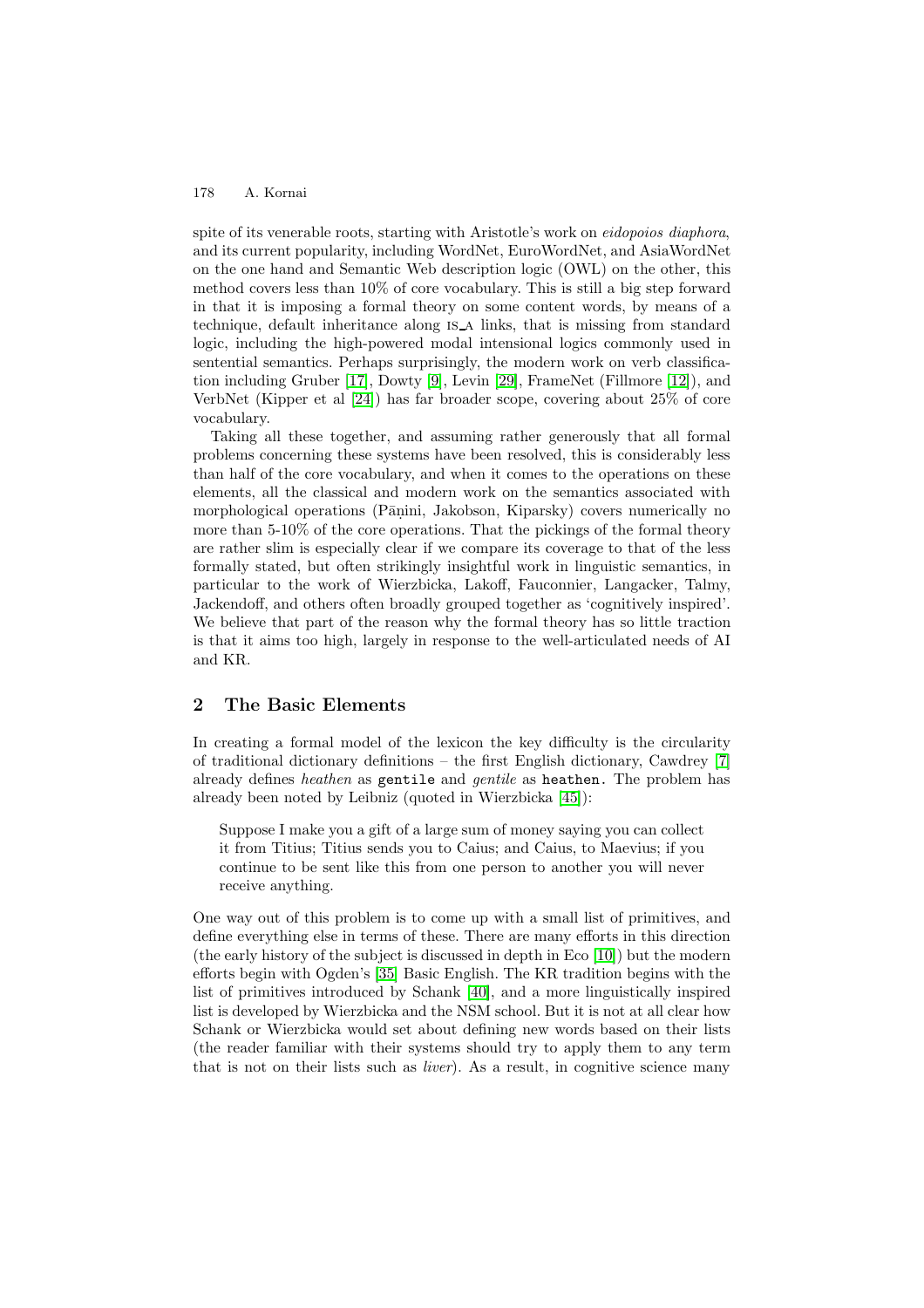have practically given up on meaning decomposition as hopeless. For example Mitchell et al. [\[33\]](#page-24-14) distinguish words from one another by measuring correlation with their core words in the Google 5-gram data. Such correlations certainly do not constitute a semantic representation in the deductive sense we are interested in, but it requires no artful analysis, indeed, it requires no human labor at all, to come up with numerical values for any new word.

Here we sketch a more systematic approach that exploits preexisting lexicographic work, in particular dictionary definitions that are already restricted to a smaller wordlist such as the Longman Defining Vocabulary (LDV) or Ogden's Basic English (BE). These already have the proven capability to define all other words in the Longman Dictionary of Contemporary English (LDOCE) or the Simple English wikipedia at least for human readers, though not necessarily in sufficient detail and precision for reasoning by a machine. Any defining vocabulary D subdivides the problem of defining the meaning of (English) words in two. First, the definition of other vocabulary elements in terms of D, which is our focus of interest, and second, defining D itself, based perhaps on primary (sensory) data or perhaps on some deeper scientific understanding of the primitives. A complete solution to the dictionary definition problem must go beyond a mere listing D of the defining vocabulary elements: we need both a formal model of each element and a specification of lexical syntax, which regulates how elements of D combine with each other (and possibly with other, already defined, elements) in the definition of new words.

We emphasize that our goal is to provide an *algebra* of lexicography rather than a generative lexicon (Flickinger [\[15\]](#page-24-15), Pustejovsky [\[36\]](#page-25-3)) of the sort familiar from generative morphology. A purely generative approach would start from some primitives and some rules or constraints which, when applied recursively, provide an algorithm that enumerates the lexicon. The algebraic approach is more modest in that it largely leaves open the actual contents of the lexicon. Consider the semantics of noun-noun compounds. As Kiparsky [\[22\]](#page-24-13) notes, ropeladder is 'ladder made of rope'; manslaughter is 'slaughter undergone by man'; and testtube is 'tube used for test', so the overall semantics can only specify that  $N_1N_2$  is 'N<sub>2</sub> that is V-ed by  $N_1$ ', i.e. the decomposition is subdirect (yields a superset of the target) rather than direct, as it would be in a fully compositional generative system.

Another difference between the generative and the algebraic approach is that only the former implies commitment to a specific set of primitives. To the extent that work on lexical semantics often gets bogged down in a quest for the ultimate primitives, this point is worth a small illustrative example. Consider the

Table 1. Multiplication in  $Z_3$ 

|  | e a                                    |   |
|--|----------------------------------------|---|
|  | e e a b                                |   |
|  | $\begin{bmatrix} a \\ a \end{bmatrix}$ | e |
|  | b e a                                  |   |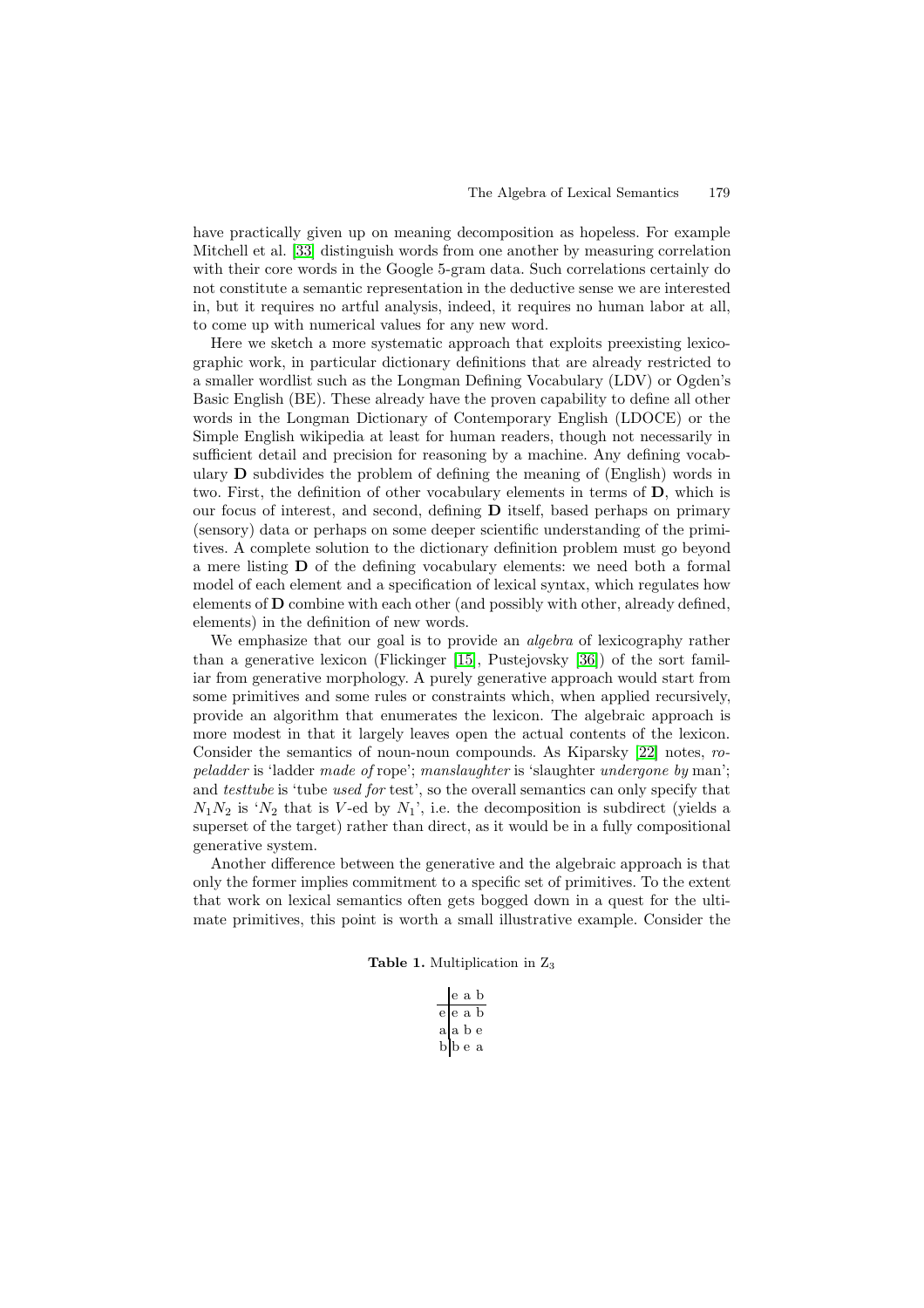cyclic group  $Z_3$  on three points given by the elements  $e, a, b$  and the following multiplication table.

The unit element e is unique (being the one and only y satisfying  $yx = xy = x$ for all x) but not necessarily irreducible in that if a and b are given, both ab and ba could be used to define it. Furthermore, if  $a$  is given, there is no need for b in that aa already defines this element, so the group can be presented simply as  $a, aa, aa = e$  i.e. a is the 'generator' and  $a^3 = e$  is the 'defining relation' (as these terms are used in group theory). Note, however, that the exact same group is equally well presented by using  $b$  as the generator and  $b^3 = e$  as the defining relation – there is no unique/distinguished primitive as such. This non-uniqueness is worth keeping in mind when we discuss possible defining vocabularies.

In algebra, similar examples abound: for example in a linear space any basis is just as good as any other to define all vectors in the space. For a lexical example, consider the Hungarian verbal stem toj and the derived tojo 'hen', tojos 'egg', and tojni 'to lay egg'. It is evident that eggs are what hens lay, hens are what lay eggs, and laying of eggs is what hens do. In Hungarian, the interdependence of the definitions is made clear by the fact that all three forms are derived from the same stem by productive processes,  $-6$  is a noun-forming deverbal suffix denoting the agent,  $-4s$  denotes the action or the result, and  $-ni$  is the infinitival suffix. But the same arbitrariness in the choice of primitives can be just as evident in less transparent examples, where the common stem is lacking: for example in English hen and egg it is quite unclear which one is logically prior. Consider prison 'place where inmates are kept by guards', *guard* 'person who keeps inmates in prison', and inmate 'person who is kept in prison by guards'. One could easily imagine a language where prison guards are called keepers, inmates keepees, and the prison itself a keep. The mere fact that in English the semantic relationship is not signaled by the morphology does not mean that it's not there – to the contrary, we consider it an accident of history, beyond the reach of explanatory theory, that the current nominal sense of keep, 'fortress' is fortified place to keep the enemy out rather than to keep prisoners in.

What is, then, a reasonable defining vocabulary  $D$ ? We propose to define one from the outside in, by analyzing the LDV or BE rather than building from the inside out from the putative core lists of Schank or Wierzbicka. This method guarantees that at any given point of reducing  $D$  to some smaller  $D'$  we remain capable of defining all other words, not just those listed in LDOCE (some 90k items) or the Simple English wikipedia (over 30k entries) but also those that are definable in terms of these larger lists (really, the entire unabridged vocabulary of English). In the computational work that fuels the theoretical analysis presented here we begin with our own version of the LDV, called 4lang, which includes Latin, Hungarian, and Polish translations in the intended senses, both because we do not wish to lose sight of the longer term goal of translation and as a clear means of disambiguation for concepts whose common semantic root, if there ever was one, is no longer transparent, e.g. interest 'usura' v. interest 'studium'.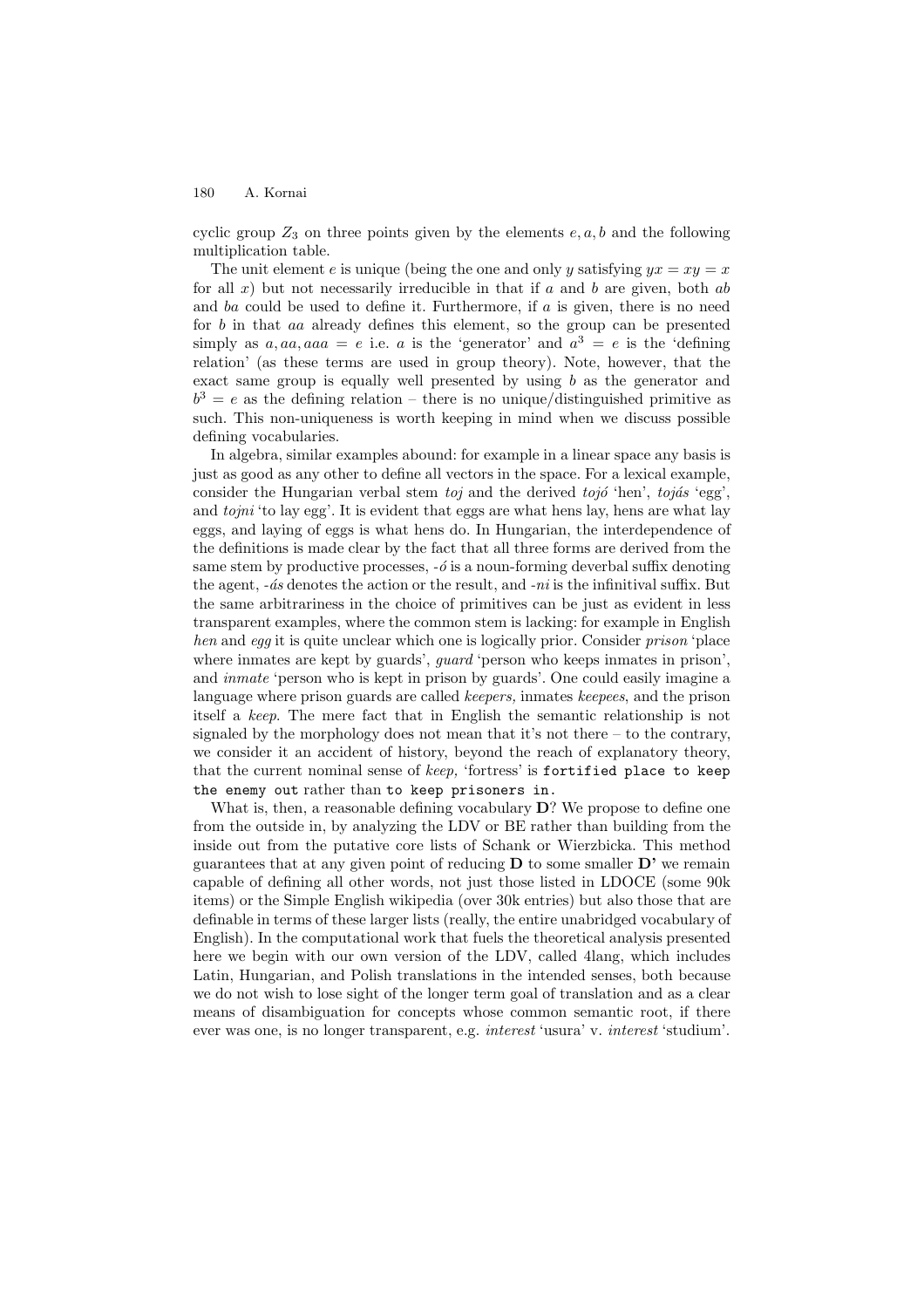Clearly, a similarly disambiguated version of the BE vocabulary, or any other reasonable starting point could just as well be used.

We perform the analysis of the starting  **in several chunks, many correspond**ing to what old-fashioned lexicographers would call a *semantic field* (Trier [\[42\]](#page-25-4)), conceptually related terms that are likely candidates to be defined in terms of one another such as color terms, legal terms, and so on. We will not attempt to define the notion of semantic fields in a rigorous fashion, but use an operational definition based on Roget's Thesaurus. For example, for color terms we take about 30 stanzas from Roget 420 Light to Roget 449 Disappearance, (numbering follows the 1911 edition of Roget's as this is available as a Project Gutenberg etext #10681) and for religious terms we take 25 stanzas Roget 976 Deity to Roget 1000 Temple. Since the chunking is purely pragmatic, we need not worry about the issues that plague semantic fields: for our purposes it matters but little where the limits of each field are, whether the resulting collections of words and concepts are properly named, or whether some kind of hierarchy can or should be imposed on them – all that matters is that each form a reasonable unit of workable size, perhaps a few dozen to a few hundred stanzas. We will mostly use the Religion field to illustrate our approach, not because we see it as somehow privileged but rather because it serves as a strong reminder of the inadequacy of the physicalist approach. In discussing color, we may be tempted to dispense with a defining vocabulary  $D$  in favor of a more scientifically defined core vocabulary, but in general such core expressions, if truly restricted to measurable qualia, have very limited traction over much of human social activity.

The main fields defined through Roget are size R031 – R040a and R192 – R223; econ R775 – R819; emotion/attitude R820 – R936 except 845-852 and 922-927; esthetics R845 – R852; law/morals R937 – R975 plus R922 – 927. In this process, about a quarter of the LDV remains unaffiliated. For Religion we obtain the list anoint, believe, bless, buddhism, buddhist, call, ceremony, charm, christian, christianity, christmas, church, clerk, collect, consecrated, cross, cure, devil, dip, doubt, duty, elder, elect, entrance, fairy, faith, faithful, familiar, fast, father, feast, fold, form, glory, god, goddess, grace, heaven, hinduism, holy, host, humble, jew, kneel, lay, lord, magic, magician, mass, minister, mosque, move, office, people, praise, pray, prayer, preserve, priest, pure, religion, religious, reverence, revile, rod, save, see, service, shade, shadow, solemn, sound, spell, spirit, sprinkle, temple, translate, unity, word, worship. (Entries are lowercased for ease of automated stemming etc.)

Two problems are evident from such a list. First, there are several words that do not fully belong in the semantic field, in that the sense presented in Roget's is different from the sense in the LDV: for example port is not a color term and father is not a religious term in the primary sense used in the LDV. Such words are manually removed, since defining the religious sense of father or the color sense of port would in no way advance the cause of reducing the size of D. Programmatic removal is not feasible at this stage: to see what the senses are, and thus to see that the core sense is not the one used in the field, would require a working theory of lexical semantics of the sort we are developing here. Once such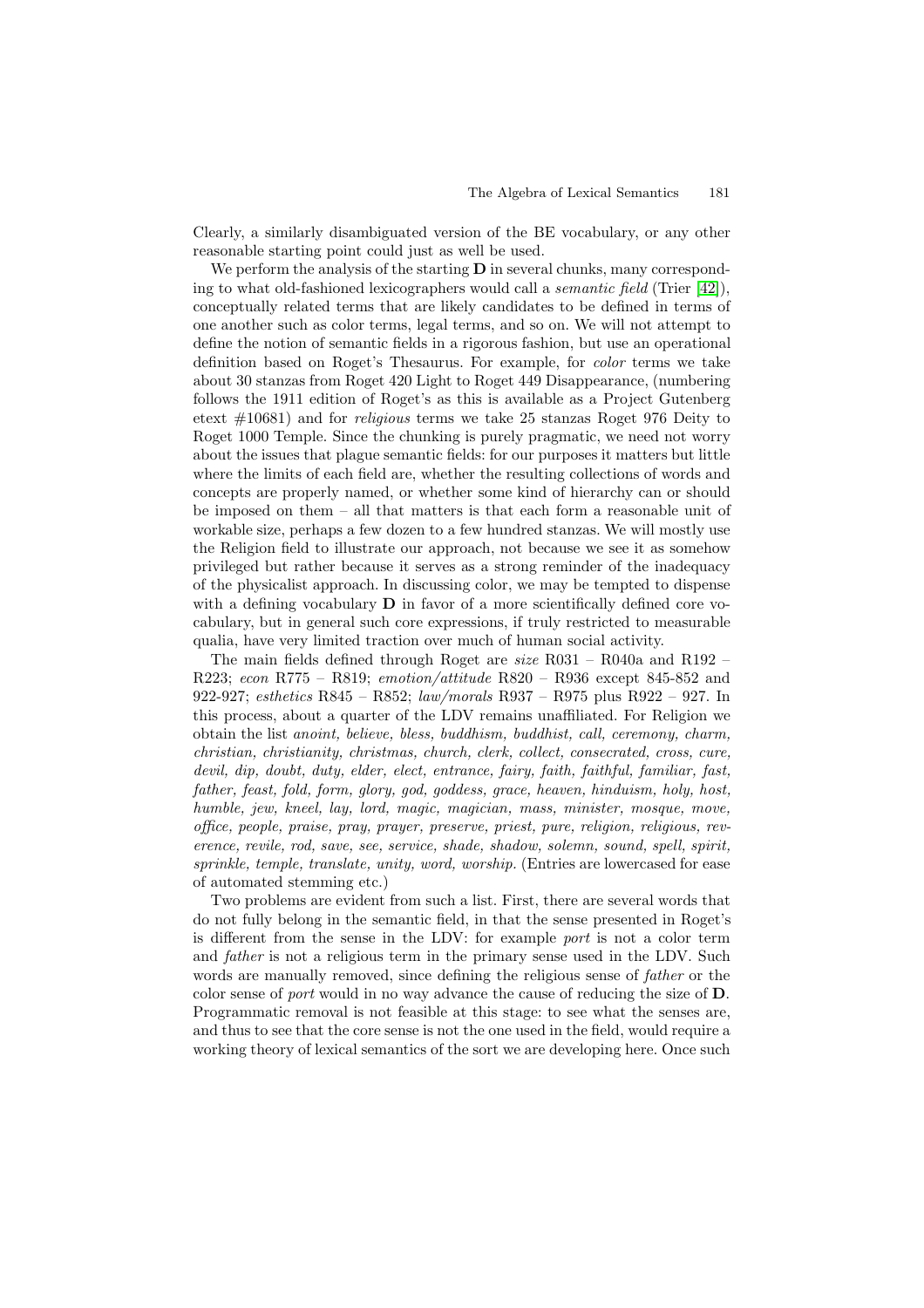a theory is at hand, we may use it to verify the manual work performed early on, but this is only a form of error checking, rather than learning something new about the domain. Needless to say, father still needs to be defined or declared a primitive, but the place to do this is among kinship terms not religious terms.

If a word is kept, this does not mean that it is unavailable outside the semantic field, clearly Bob worships the ground Alice walks on does not mean anything religious. However, for words inside the field such as worship even usage external to the field relies on the field-internal metaphor, so the core/defining sense of the word is the one inside. Conversely, if usage does not require the field-internal metaphor, the word/sense need not be treated as part of the size reduction effort: for example, This book fathered a new genre does not mean (or imply) that the object will treat the subject with reverence, so father can be left out of the religion field. Ideally, with a full sense-tagged corpus one could see ways of making such decisions in an automated fashion, but in reality creating the corpus would require far more manual work than making the decisions manually.

Since the issue of different word senses will come up many times, some methodological remarks are in order. Kirsner [\[25\]](#page-24-16) distinguishes two polarly opposed approaches. The polysemic approach aimed at maximally distinguishing as many senses as they appear distinct, e.g. bachelor<sub>1</sub> 'unmarried adult man', bachelor<sub>2</sub> 'fur seal without a mate', bachelor<sub>3</sub> 'knight serving under the banner of another knight', and *bachelor*<sub>4</sub> 'holder of a BA degree'. The *monosemic* approach (also called Saussurean and Columbia School approach by Kirsner, who calls the polysemic approach cognitive) searches for a single, general, abstract meaning, and would subsume at least the first three senses above in a single definition, 'unfulfilled in typical male role'. This is not the place to fully compare and contrast the two approaches (Kirsner's work offers an excellent starting point), but we note here a significant advantage of the monosemic approach, namely that it makes interesting predictions about novel usage, while the predictions of the polysemic approach border on the trivial. To stay with the example, it is possible to envision novel usage of bachelor to denote a contestant in a game who wins by default (because no opponent could be found in the same weight class or the opponent was a no-show). The polysemic theory would predict that not just seals but maybe also penguins without a mate may be termed bachelor true but not very revealing.

The choice between monosemic and polysemic analysis need not be made on a priori grounds: even the strictest adherent of the polysemic approach would grant that bachelor's degree refers, at least historically, to the same kind of apprenticeship as bachelor knight. Conversely, even the strictest adherent of the monosemic approach must admit that the relationship between 'obtaining a BA degree' and 'being unfulfilled in a male role' is no longer apparent to contemporary language learners. That said, we still give methodological priority to the monosemic approach because of the original Saussurean motivation: if a single form is used, the burden of proof is on those who wish to posit separate meanings (see Ruhl [\[39\]](#page-25-5)). An important consequence of this methodological stance is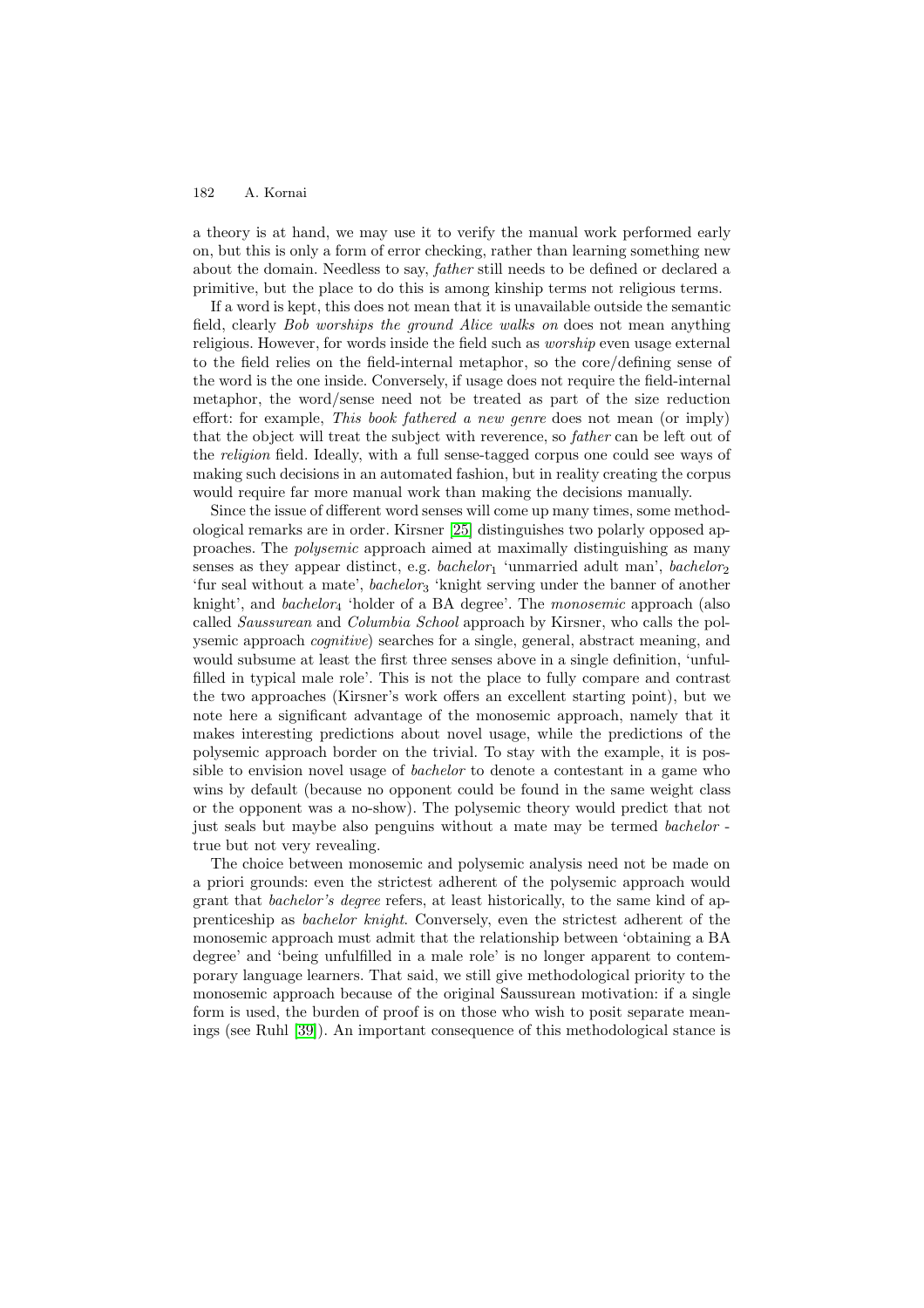that we will rarely speak of metaphorical usage, assuming instead that the core meaning already extends to such cases.

A second problem, which has notable impact on the structure of the list, is the treatment of natural kinds. By natural kinds here we mean not just biologically defined kinds as ox or yak, but also culturally defined artifact types like tuxedo or  $microscope$  – as a matter of fact the cultural definition has priority over the scientific definition when the two are in conflict. The biggest reason for the inclusion of natural kinds in the LDV is not conceptual structure but rather the eurocentric viewpoint of LDOCE: for the English speaker it is reasonable to define the yak as ox-like, but for a Tibetan defining the ox as yak-like would make more sense. There is nothing wrong with being eurocentric in a dictionary of an Indoeuropean language, but for our purposes neither of these terms can be truly treated as primitive.

So far we discussed the lexicon, the repository of linguistic knowledge about words. Here we must say a few words about the *encyclopedia*, the repository of world knowledge. While our goal is to create a formal theory of lexical definitions, it must be acknowledged that such definitions can often elude the grasp of the linguist and slide into a description of world knowledge of various sorts. Lexicographic practice acknowledges this fact by providing, somewhat begrudgingly, little pictures of flora, fauna, or plumbers' tools. A well-known method of avoiding the shame of publishing a picture of the yak is to make reference to Bos grunniens and thereby point the dictionary user explicitly to some encyclopedia where better information can be found. We will collect such pointers in a set  $E$ , and use curly braces to set them typographically apart from references to lexical content.

When we say that *light* is defined as  $\{\text{flux of photons in the visible}\}$ band}, what this really means is that light must be treated as a primitive. There is a physical theory of light which involves photons, a biophysical theory of visual perception that involves sensitivity of the retina to photons of specific wavelengths, but we are not interested in these theories, we are just offering a pointer to the person who is. From the linguistic standpoint light is a primitive, irreducible concept, one that people have used for millennia before the physical theory of electromagnetic radiation, or even the very notion of photons, was available. Ultimately any system of definitions must be rooted in primitives, and we believe the notion light is a good candidate for such a primitive. From the standpoint of lexicography only two things need to be said: first, whether we intend to take the nominal or the verbal meaning as our primitive, and second, whether we believe that the primitive notion light is shared across the oppositions with dark and with heavy or whether we have two different senses of light. In this particular case, we choose the second solution, treating the polysemy as an accident of English rather than a sign of deep semantic relationship, but the issue must be confronted every time we designate an element as primitive. The issue of how to assign grammatical category (also called part of speech or POS) to the primitives will be discussed in Section 3, but we note here in advance that we keep the semantic part of the representation constant across verbs, their substantive forms, and their cognate objects.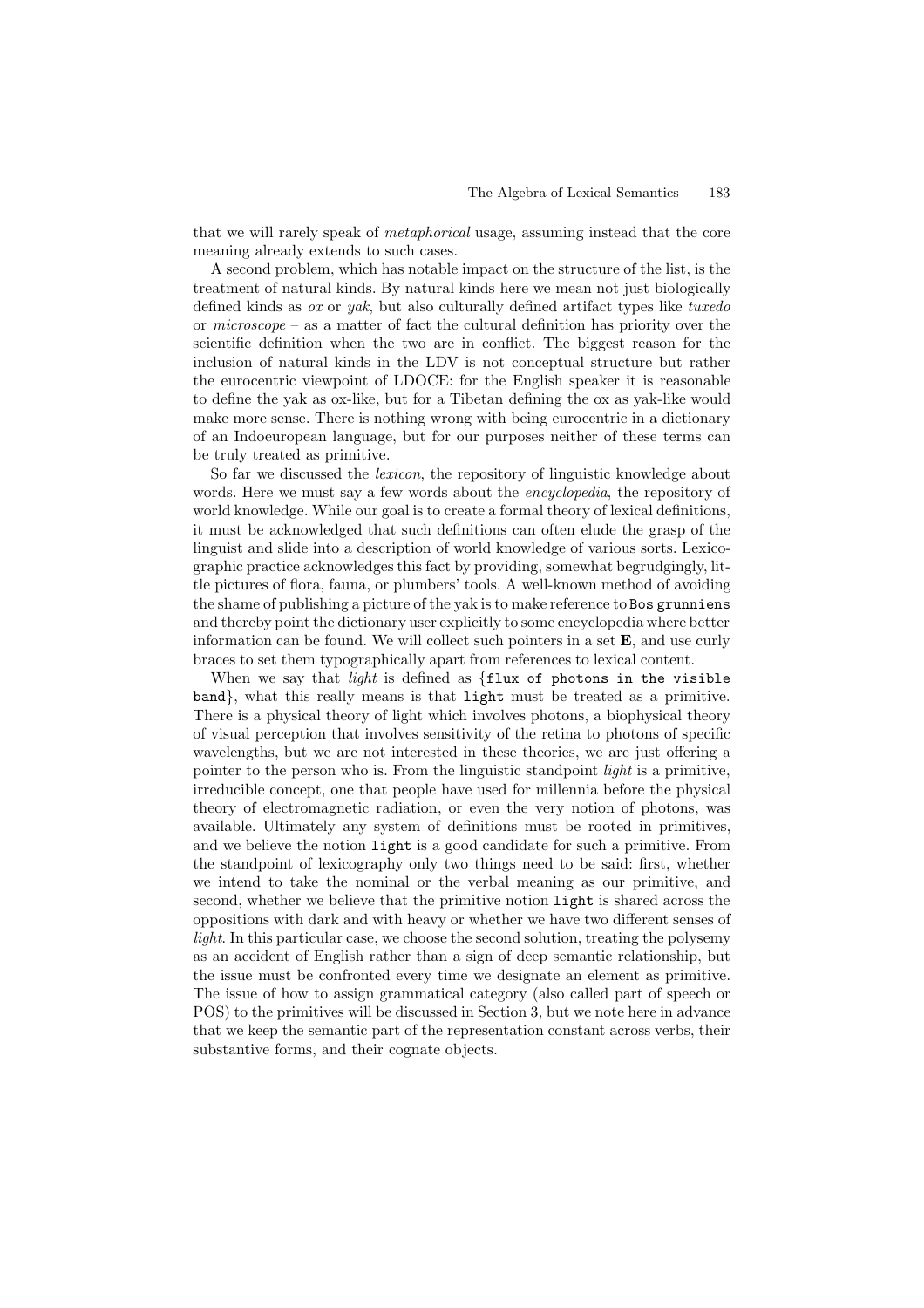The same point needs to be made in regards to ontological primitives like time. While it is true that the time used in the naive physics model is discrete and asynchronous, this is not intended as some hypothesis concerning the ultimate truth about physical time, which appears continuous (except possibly at a Planck scale) and appears distinct from space and matter (but is strongly intertwined with these). We take the appropriate method for deciding such matters to be physical experimentation and theory-making, and we certainly do not propose to find out the truth of the matter by reverse-engineering the lexica of natural languages. Since the model is not intended as a technical tool for the analysis of synchrony or continuous time, we do not wish to burden it with the kind of mechanisms, such as Petri nets or real numbers, that one would need to analyze such matters. Encyclopedic knowledge of time may of course include reference to the real numbers or other notions of continuous time, but our focus is not with a deep understanding of time as with tense marking in natural language, and it is the grammatical model, not the ontology, that carries the burden of recapitulating this. For the sake of concreteness we will assume a Reichenbachian view, distinguishing four different notions of time: (i) speech time, when the utterance is spoken, (ii) perspective time, the vantage point of temporal deixis, (iii) reference time, the time that adverbs refer to, and (iv) event time, the time the named event unfolds. Typically, these are intervals, possibly open-ended, more rarely points (degenerate intervals) and the hope is that we can eventually express the temporal semantics of natural language in terms of interval relations such as 'event time precedes reference time' (see Allen [\[1\]](#page-23-8), [\[2\]](#page-23-9), Kiparsky [\[23\]](#page-24-17)). The formal apparatus required for this is considerably weaker than that of FOL.

One important use of external pointers worth separate mention is for proper names. By sun we mean primarily the star nearest to us. The common noun usage is secondary, as is clear from the historical fact that people before Giordano Bruno didn't even know that the small points of light visible on the night sky were also suns. That we have a theory of the Sun as  $\{the$  nearest star $\}$  where the, near, -est, and star are all members of the LDV is irrelevant from a lexicographic standpoint – what really matters is that there is a particular object, ultimately identified by deixis, that is a natural kind on its own right. The same goes for natural kinds such as *oxygen* or *bacteria* that may not even have a naive lexical theory (it is fair to say that all our knowledge about these belongs in chemistry and the life sciences) and about cultural kinds such as tennis, television, british, or october. In 3.3 we return to the issue of how to formalize those cases when purely lexical knowledge is associated with natural kinds, e.g. that tennis is a game played with a ball and rackets, that November follows October, or that bacteria are small living things that can cause disease, but we wish to emphasize at the outset that there is much in the encyclopedia that our formalism is not intended to cover, e.g. that the standard atomic weight of oxygen is 15.9994(3). Lest the reader feel that any reference to some external encyclopedia is tantamount to shirking of lexicographic duty it is worth keeping in mind that natural and cultural kinds amount to less than 6% of the LDV.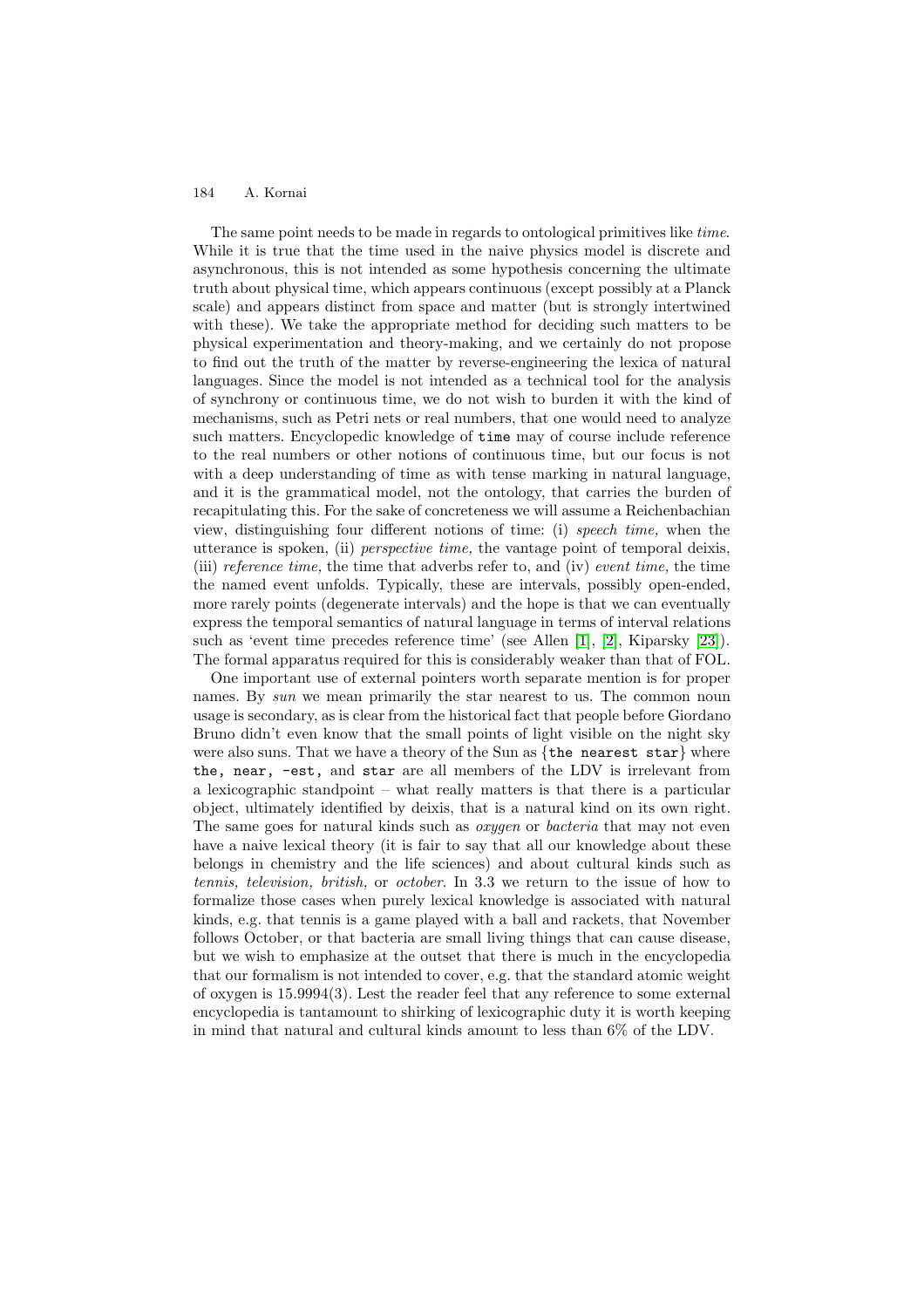Returning to the field of religion, when we define Islam as religion centered on the teachings of {Mohamed}, the curly braces acknowledge the fact Mohamed (and similarly Buddha, Moses, or Jesus Christ) will be indispensable in any effort aimed at defining Islam (Buddhism, Judaism, or Christianity). The same is true for Hinduism, which we may define as being centered on revealed teachings ( $\{\text{sruti}\}\$ , but of course to obtain Hinduism as the definiendum the definiens must make it clear that it is not any old set of revealed teachings that are central to it but rather the Vedas and the Upanishads. One way or another, when we wish to define such concepts as specific religions, some reference to specific people and texts designated by proper names is unavoidable. Remarkably, once the names of major religious figures and the titles of sacred texts are treated as pointers to the encyclopedia, there remains nothing in the whole semantic field that is not definable in terms of non-religious primitives. In particular, god can be defined as being, supreme where supreme is simply about occupying the highest position in a hierarchy (being a being has various implications, see Section 3.1, but none of these are particularly religious). The same does not hold for the semantic field of color, where we find irreducible entries such as light.

Needless to say, our interest is not with exegesis (no doubt theologians could easily find fault with the particular definitions of god and the major religions offered here) but with the more mundane aspects of lexicography. Once we have buddhism, christianity, hinduism, islam, and judaism defined, buddhist, christian, hindu, muslim, and jew fall out as adherent of buddhism,  $\dots$ , judaism for the noun denoting a person, and similarly for the adjectives *buddhist*, *chris*tian, hindu, islamic, jewish which get defined as of or about buddhism,..., judaism. We are less concerned with the theological correctness of our definitions than with the proper choice of the base element: should we take the -ism as basic and the -ist as derived, should we proceed the other way round, or should we, perhaps, derive both (or, if the adjectival form is also admitted, all three) from a common root? Our general rule is to try to derive the morphologically complex from the morphologically simplex, but exceptions must be made e.g. when we treat jew as derived (as if the word was  $*judaist$ ). These are well handled by some principle of blocking (Aronoff [\[3\]](#page-23-10)), which makes the non-derived jew act as the printname for \*judaist.

Another, seemingly mundane, but in fact rather thorny issue is the treatment of bound morphemes. The LDV includes, with good reason, some forty suffixes -able, -al, -an, -ance, -ar, -ate, -ation, -dom, -en, -ence, -er, -ess, -est, -ful, hood, -ible, -ic, -ical, -ing, -ion, -ish, -ist, -ity, -ive, -ization, -ize, -less, -like, -ly, -ment, -ness, -or, -ous, -ry, -ship, -th, -ure, -ward, -wards, -work, -y and a dozen prefixes counter-, dis-, en-, fore-, im-, in-, ir-, mid-, mis-, non-, re-, un-, vice-, well-. This affords great reduction in the size of  $D$ , in that a stem such as *avoid* now can appear in the definiens in many convenient forms such as avoidable, avoidance, avoiding as the syntax of the definition dictates. Including affixes is also the right decision from a cross-linguistic perspective, as it is evident that notions that are expressed by free morphemes in one language, such as possession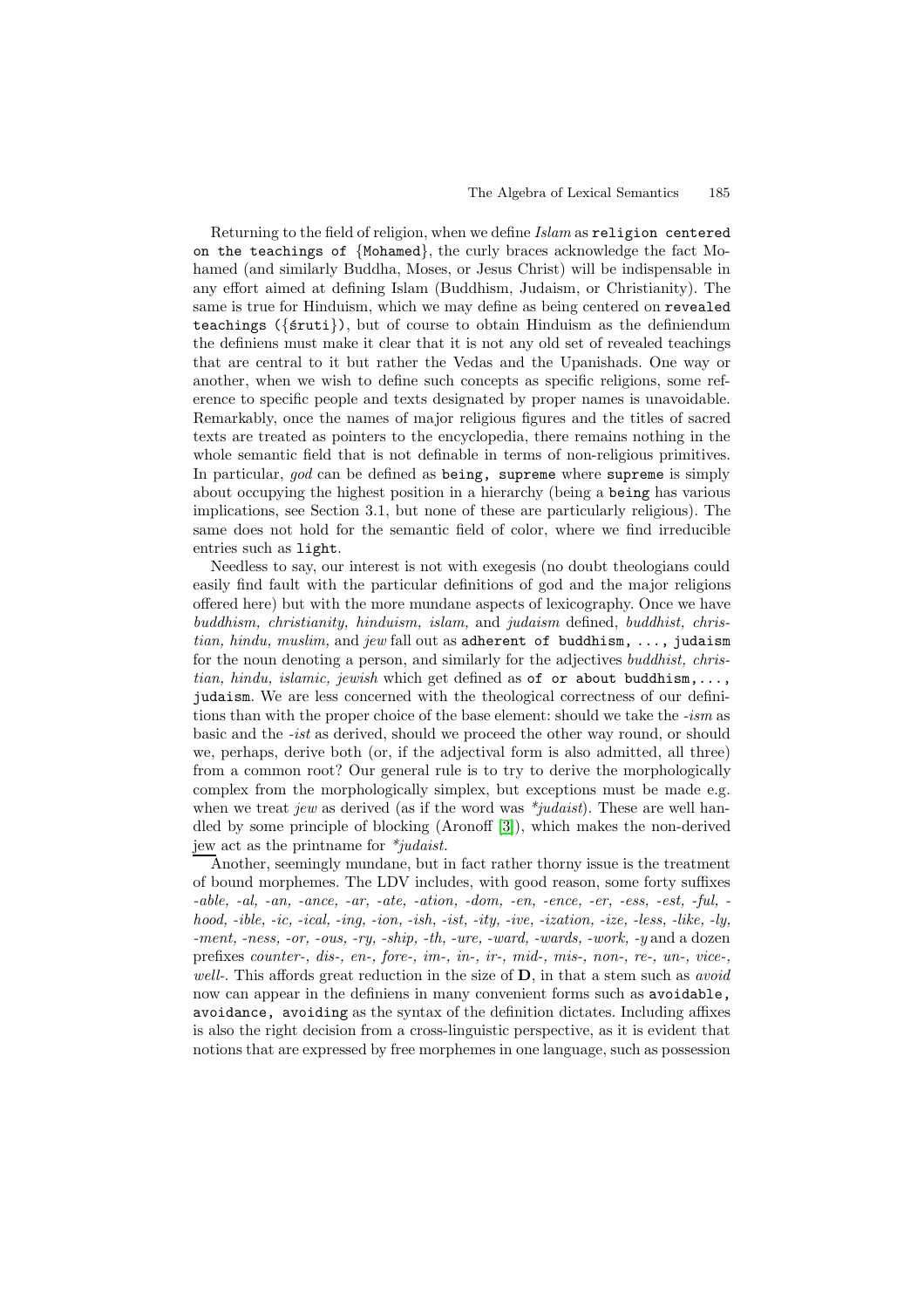(English my, your, ...), are expressed in many other languages by affixation. But polysemy can be present in affixes as well: for example, English and Latin have four affixes -an/anus, -ic/ius, -ical/icus, and -ly/tus where Hungarian and Polish have only one  $-i/ani$  and we have to make sure that no ambiguity is created in the definitions by the use of polysemous affixes. Altogether, affixes and affixlike function words make up about 8-9% of the LDV, and the challenge they pose to the theory developed here is far more significant than that posed by natural kinds in that their proper analysis involves very little, if any, reference to encyclopedic knowledge.

Finally, there is the issue of the economy afforded by primitive conceptual elements that have no clear exponent in the LDV. For example, we may decide that we feel sorrow when something bad happens to us, gloating when it happens to others, happiness when something good happens to us, and resentment when it happens to others. (The example is from Hobbs [\[19\]](#page-24-18), and there is no claim here or in the original that these are the best or most adequate emotional responses. Even if we agree that they are not, this does not affect the following point, which is about the economy of the system rather than about morally correct behavior.) Given that good, bad, and happen are primitives we will need in many corners of the system, we may wish to rely on some sociological notion of in-group and out-group rather than on the pronouns us and them in formalizing the above definitions. This has the clear advantage of remaining applicable independent of the choice of in-group (be it family, tribe, nation, colleagues, etc) and of indexical perspective (be it ours or theirs). Considerations of economy dictate that we use abstract elements as long as we can reduce the defining vocabulary D by more than one item: whether we prefer to use in-group, out-group or us, them as primitives is more a matter of taste than a substantive issue. If two solutions D and D' have the same size, we have no substantive reason to prefer one to the other. That said, for expository convenience we will still prefer non-technical to technical and Anglo-Saxon to latinate vocabulary in our choice of primitives.

To summarize what we have so far, for the sake of concreteness we identified a somewhat reduced version of the LDV, less than 2,000 items, including some bound morphemes and natural kinds, as our defining vocabulary D, but we make no claim that this is in any way superior to some other base list  $\mathbf{D}'$  as long as D' is not bigger than D.

# 3 The Formal Model

The key issue is not so much the membership of  **as the mechanism that reg**ulates how its elements are put together. Here we depart from the practice of the LDOCE, which uses natural language paraphrases, in favor of a fully formal theory. In 3.1 we introduce the elements of this theory which we will call lexemes. In 3.2 we turn to the issue of how these elements are combined with one another. The semantics of the representations is discussed in 3.3. The formalism is introduced gradually, establishing the intuitive meaning of the various components before the fully formal definitions are given.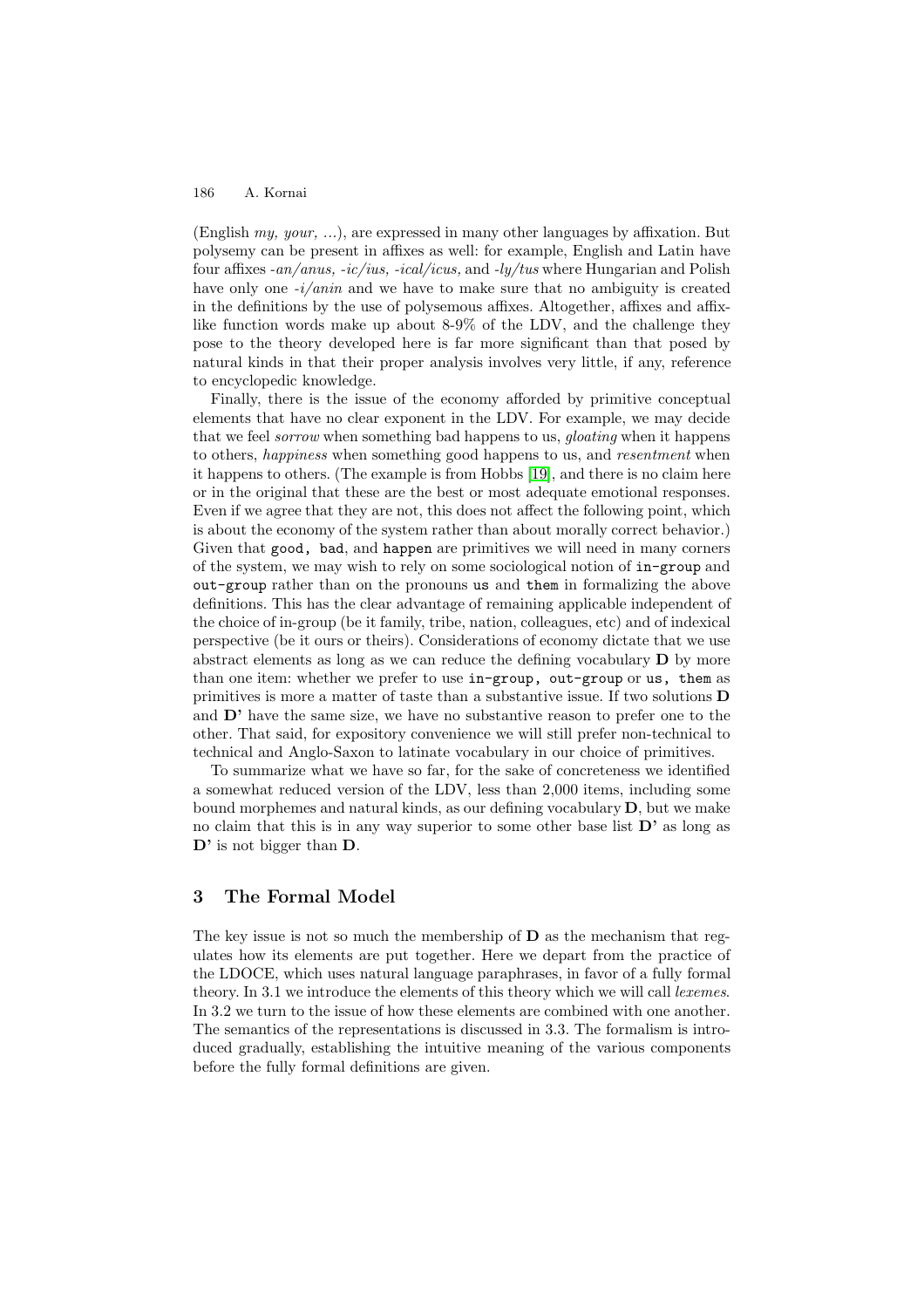# 3.1 Lexemes

We will call the basic building blocks of our system *lexemes* because they offer a formal reconstruction of the informal notion of lexicographic lexemes. Lexemes are well modularized knowledge containers, ideally suited for describing our knowledge of words (as opposed to our encyclopedic knowledge of the world, which involves a great deal of non-linguistic knowledge such as motor skills or perceptual inputs for which we lack words entirely). Lexemes come in two main varieties, unary lexemes which correspond to most nouns, adjectives, verbs, and content words in general (including most transitive and higher arity verbs as well) will be written in typewriter font, and binary lexemes, corresponding to adpositions, case markers, and other linkers, will be written small caps. Ignoring the printnames, the base of unary lexemes consists of an unordered (conjunctive) list of properties, e.g. the dog is four-legged, animal, hairy, barks, bites, faithful, inferior; the fox is four-legged, animal, hairy, red, clever.

Binary lexemes are to be found only among the function words: for example  $AT(x,y)$  'x is at location y',  $HAS(x,y)$  'x possesses y',  $CAUSE(x,y)$  etc. In what follows these will be written infix, which lets us do away with variables entirely. (Thus the notation already assumes that there are no true ditransitives, a position justified in more detail in Kornai [\[27\]](#page-24-19).) Binary lexemes have two defining lists of properties, one list pertaining to their first (superordinate) argument and another to their second (subordinate) argument – these two are called the base of the lexeme. We illustrate this on the predicate has, which could be the model for verbs such as owns, has, possesses, rules, etc. The differences between John has Rover and Rover has John are best seen in the implications (defaults) associated with the superordinate (possessor) and subordinate (possessed) slots: the former is assumed to be independent of the latter, the latter is assumed to be dependent on the former, the former controls the latter (and not the other way around), the former can end the possession relationship unilaterally, the latter can not, etc. The list of definitional properties is thus partitioned in two: those that belong to the superordinate argument are collected in the head partition, those belonging to the subordinate argument are listed on the dependent partition.

The lexical entries in question may also include pointers to sensory data, biological, visual, or other extralinguistic knowledge about dogs and foxes. We assume some set E of external pointers (which may even be two-way in the sense that external sensory data may trigger access to lexical content) to handle these, but here E will not be used for any purpose other than delineating linguistic from non-linguistic concerns. How about the defining elements that we collected in D? These are no different, their definitions can refer to other lexemes that correspond to their essential properties. So definitions can invoke other definitions, but the circularity causes no foundational problems, as argued above.

Following Quillian [\[37\]](#page-25-6), semantic networks are generally defined in terms of some distinguished links: IS\_A to encode facts such as dogs are animals, and attr to encode facts such that they are hairy. Here neither the genus nor the attribution relation is encoded explicitly. Rather, everything that appears on the distinguished (head) partition is attributed (or predicated) directly, and IS\_A is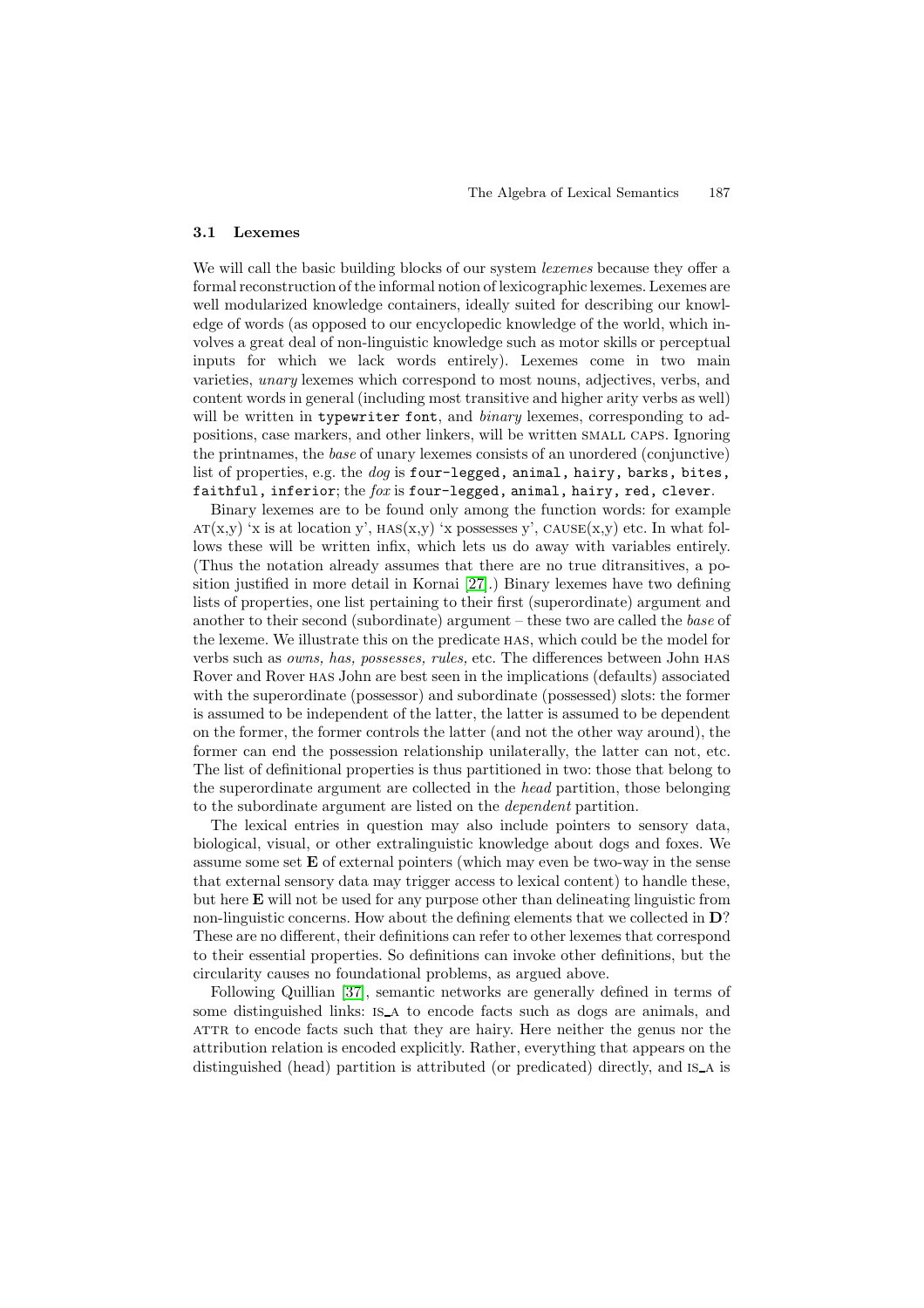defined simply by containment of the essential properties. Elementary pieces of link-tracing logic, such as A IS A B ∧ B IS A C  $\Rightarrow$  A IS A C or A IS A B ∧ B HAS  $c \Rightarrow A$  HAS c follow without any stipulation if we adopt this definition, but the system becomes more redundant: instead of listing only essential properties of dogs we need to list all the essential properties of the supercategories such as animals as well. Altogether, the use of is a links leads to better modularized knowledge bases, and for this reason we retain them as a presentation device, but without any special status: for us  $\log$  IS\_A animal is just as valid as  $\log$ is a hairy and dog is a barks. From the KR perspective the main point here is that there is no mixing of strict and default inheritance, in fact there no strict portion of the system (except possibly in the encyclopedic part which need not concern us here).

If we know that animals are alive then we know that donkeys are alive. If we know that being alive implies life functions such as growth, metabolism, and replication this implication will again be inherited by animals and thus by mules as well. The encyclopedic knowledge that mules don't replicate has to be learned separately. Once acquired, this knowledge will override the default inheritance, but we are equally interested in the naive world-view where such knowledge has not yet been acquired. Only the naive lexical knowledge will be encoded by primitives directly: everything else must be given indirectly, by means of a pointer or set of pointers to encyclopedic knowledge. The most essential information that the lexicon has about tennis is that it is a game, all the world knowledge that we have about it, the court, the racket, the ball, the pert little skirts, and so forth, are stored in a non-lexical knowledge base. This is also clear from the evidence from word-formation: clearly table tennis is a kind of tennis, yet it requires no court, has a different racket, ball, and so forth. The clear distinction between essential (lexical) and accidental (encyclopedic) knowledge has broad implications for the contemporary practice of Knowledge Representation, exemplified by systems like CyC (Lenat and Guha [\[28\]](#page-24-20)) or Mindpixel in that the current homogeneous knowledge bases need to be refactored, splitting out a small, lexical base that is entirely independent of domain.

The syntax of well-formed lexemes can be summarized in a Context-Free Grammar  $(V, \Sigma, R, S)$  as follows. The nonterminals V are the start symbol S, the binary relation symbols  $B$ , and the unary relation symbols collected in  $U$ . Variables ranging over  $V$  will be taken from the end of the Latin alphabet,  $v, w, x, y, z$ . The terminals are the grouping brackets '[' and ']', the derivation history parentheses '(' and ')', and we introduce a special terminating operator ';' to form a terminal v; from any nonterminal v. The rule  $S \to U|B|\lambda$  handles the decision to use unary or binary lexemes, or perhaps none at all. The operation of *attribution* is captured in the rule schema  $w \to w$ ;  $S^*$  which produces the list defining w. This requires the CFG to be extended in the usual sense that regular expressions are permitted on the right hand side, so the rule really means  $w \to w$ ;  $\lVert [w, S] \rVert w$ ;  $\lvert SS \rVert$ ... Finally, the operation of predication is handled by  $u \to u$ ; (S) for unary, and  $v \to Sv$ ; S for binary nonterminals. All lexemes are built up recursively by these rules.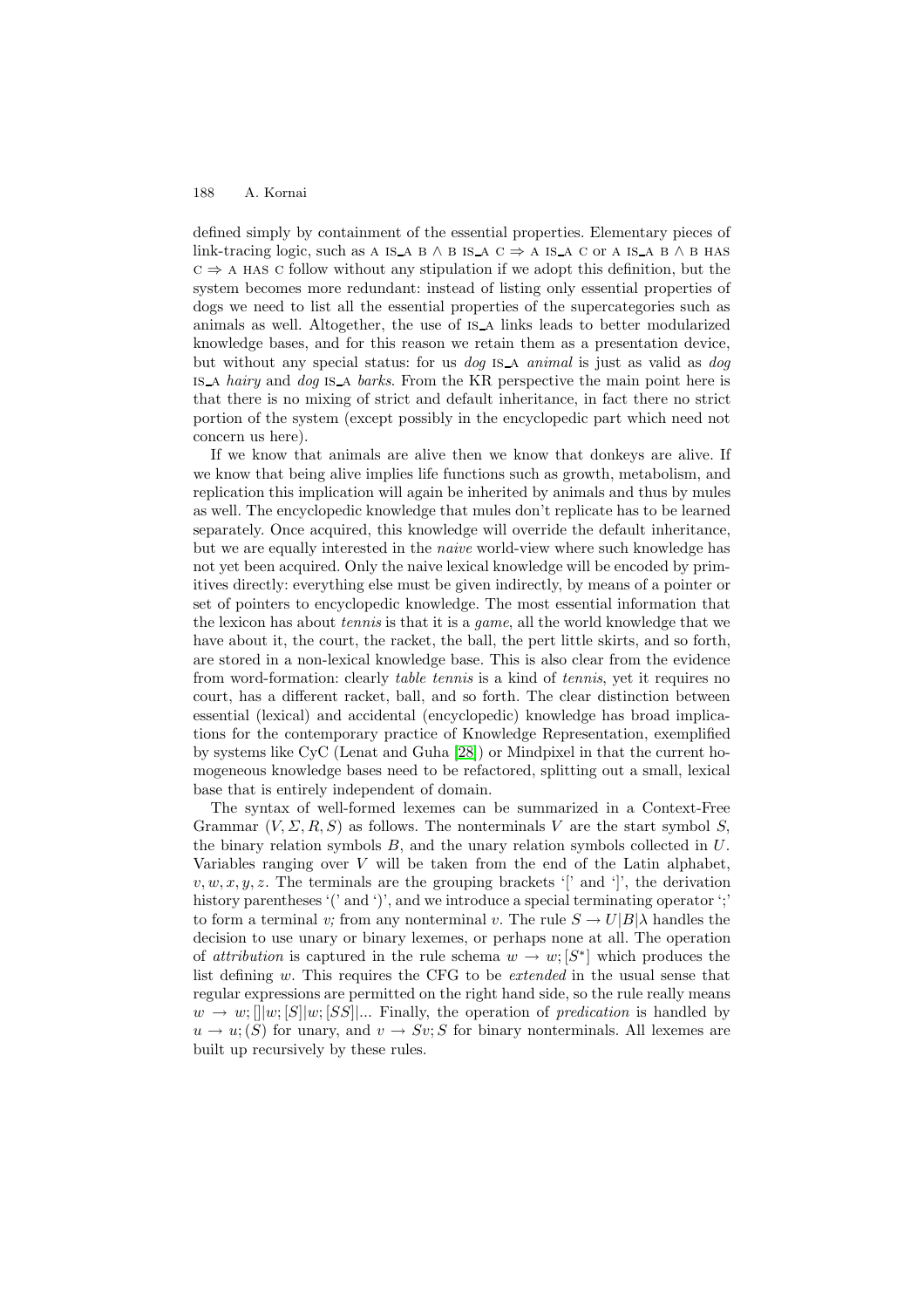# 3.2 Combining the Lexemes

The first level of combining lexemes is morphological. At the very least, we need to account for productive derivational morphology, the prefixes and suffixes that are part of  $D$ , but in general we expect a theory that is just as capable of handling cases not easily exemplified in English such as binyanim. Compounding, to the extent predictable, also belongs here, and so does nominalization, especially as definitions make particularly heavy use of this process. The same is true for inflectional morphology, where the challenge is not so much English (though the core set  $-s$ , 's,  $\text{-}ing$ ,  $\text{-}ed$  must be covered) as languages with more complex inflectional systems. Since certain categories (e.g. gender and class system) can be derivational in one language but inflectional in another, what we really require is coverage of all productive morphology. This is obviously a tall order, and within the confines of this paper all we can do is to discuss one example, deriving insecure, from in- and secure, as this will bring many of the characteristic features of the system in play.

Irrespective of whether secure is primitive (we assume it is not), we need some mechanism that takes the *in*- lexeme, the *secure* lexeme, and creates an *insecure* lexeme whose definition and printname are derived from those of the inputs. To forestall confusion we note here that not every morphologically complex word will be treated as derived. For example, it is clear, e.g. from the strong verb pattern, that withstand is morphologically complex, derived from with and stand (otherwise we would expect the past tense to be  $*with standard$  rather than withstood), yet we do not attempt to describe the operation that creates it. We are content with listing withstand, understand, and other complex forms in the lexicon, though not necessarily as part of D. Similarly, if we have a model capable of accounting for insecure in terms of more primitive elements, we are not required to overapply the technique to inscrutable or ineffable just because these words are also morphologically complex and could well be, historically, the residue of in- prefixation to stems no longer preserved in the language. Our goal is to define meanings, and the structural decomposition of every lexeme to irreducible units is pursued only to the extent it advances this goal.

Returning to insecure, the following facts should be noted. First, that the operation resides entirely in in- because secure is a free form. Second, that a great deal of the analysis is best formulated with reference to lexical categories (parts of speech): for example, in- clearly selects for an adjectival base and yields an adjectival output (the category of  $in$ - is  $A/A$ ), because those forms such as income or indeed that are formed from a verbal or nominal base lack the negative meaning of in- that we are concerned with (and are clearly related to the preposition in rather than the prefix  $in/min$  that is our target here). Third, that the meaning of the operation is exhaustively characterized by the negation: forms like infirm where the base firm no longer carries the requisite meaning still carry a clear negative connotation (in this case, 'lacking in health' rather than 'lacking in firmness'). In fact, whatever meaning representation we assign to the lexically listed element insecure must also be available for the non-lexical (syntactically derived) not secure.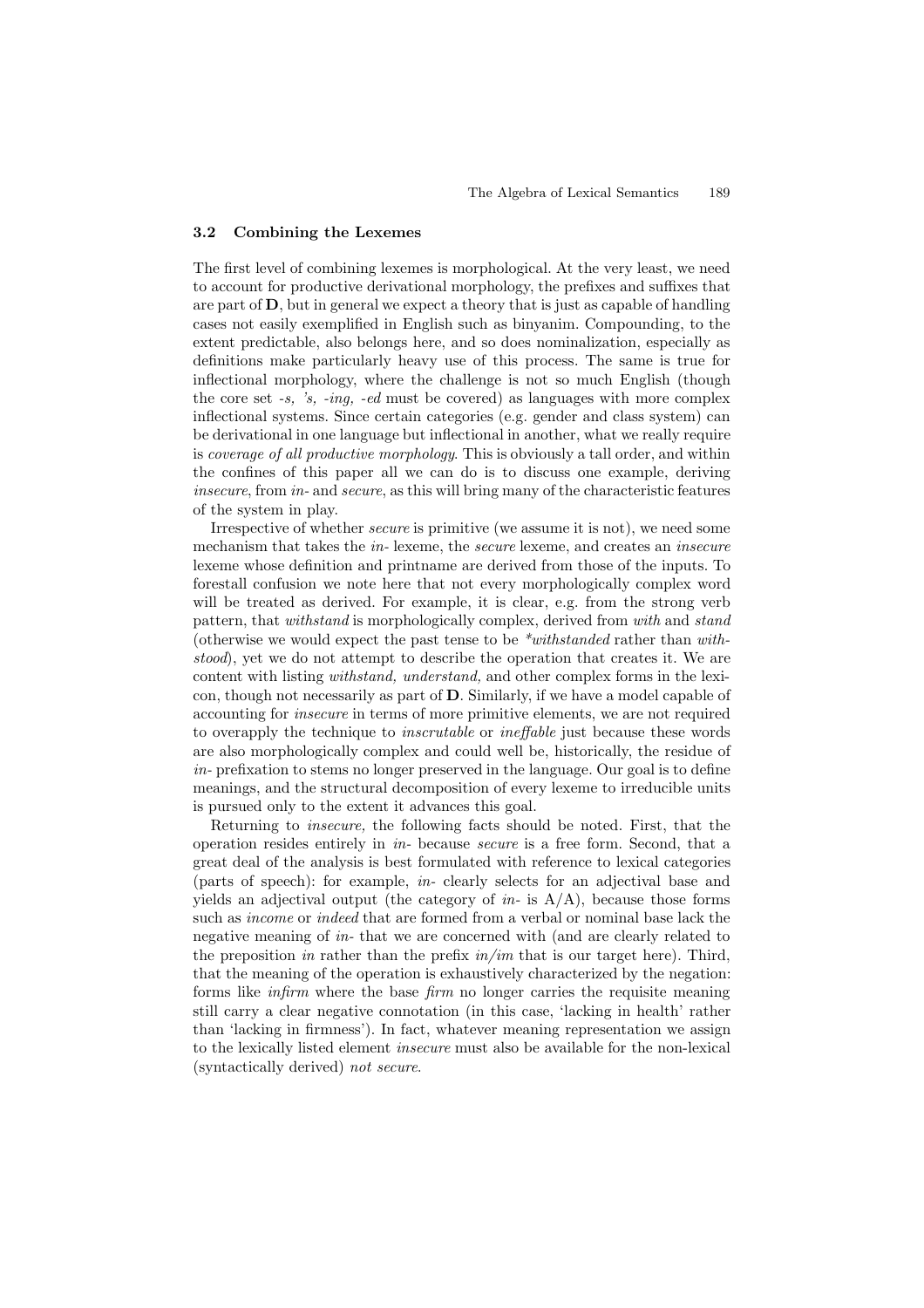In much of model-theoretic semantics (the major exception is the work of Turner [\[43\]](#page-25-8), [\[44\]](#page-25-9)) preserving the semantic unity of stems like secure which can be a verb or an adjective, or stems like divorce which can be both nouns and verbs, with no perceptible meaning difference between the two, is extremely hard because of the differences in signature. Here it is clear that the verb is derived from the adjective: clearly, the verb to secure x means 'make x (be) secure', so when we say that *in*- selects for an adjectival base, this just means the part of the POS structure of secure that permits verbal combinatorics is filtered out by application of the prefix. The adjective secure means 'able to withstand attack'. Prefixation of  $in$ - is simply the addition of the primitive neg to the semantic representation and concatenation plus assimilation in the first, cf.  $in+secure$  and  $im+precise$ . (We note here, without going into details, that the phonological changes triggered by the concatenation are also entirely amenable to treatment in finite state terms.)

As far as the invisible deadjectival verb-forming affix (paraphrased as make) that we posited here to obtain the verbal form, this does two things: first, it brings a subject slot x, and second, it contributes a change of state predicate – before, there wasn't an object y, and now there is. The first effect, which requires making a distinction between an external (subject) and internal (direct object, indirect object, etc) arguments, follows a long tradition of syntactic analysis going back at least to Williams [\[46\]](#page-25-7), and will just be assumed without argumentation here, but the latter is worth discussing in greater detail, as it involves a key operation among lexemes, substitution, to which we turn now.

Some form of recursive substitution of definitions in one another is necessary both for work aimed at reducing the size of the DV and for attempts to define non-D elements in terms of the primitives listed in D. When we add an element of negation (here given simply as neg, and a reasonable candidate for inclusion in D) to a definition such as 'able to withstand attack', how do we know that the result is 'not able to withstand attack' rather than 'able to not withstand attack' or even 'able to withstand not attack'? The question is particularly acute because the head just contains the defining properties as elements of a set, with no order imposed. (We note that this is a restriction that we could trivially give up in favor of ordered lists, but only at a great price: once ordered lists are admitted the system would become Turing-complete just as HPSG.) Another way of asking the same question is to ask how the system deals with iterated substitutions, for even if we assume that able and attack are primitives (they are listed in the LDV), surely *withstand* is not, x *withstands* y means something like 'x does not change from y' or even 'x actively opposes y'. Given our preference for a monosemic analysis we take the second of these as our definition, but this makes the problem even more acute: how do we know that the negation does not attach to the actively portion of the definition? What is at stake here is the single most important property of definitions, that the definiens can be substituted for the definiendum in any context.

Since many processes, such as making a common noun definite, which are performed by syntactic means in English, will be performed by inflectional means in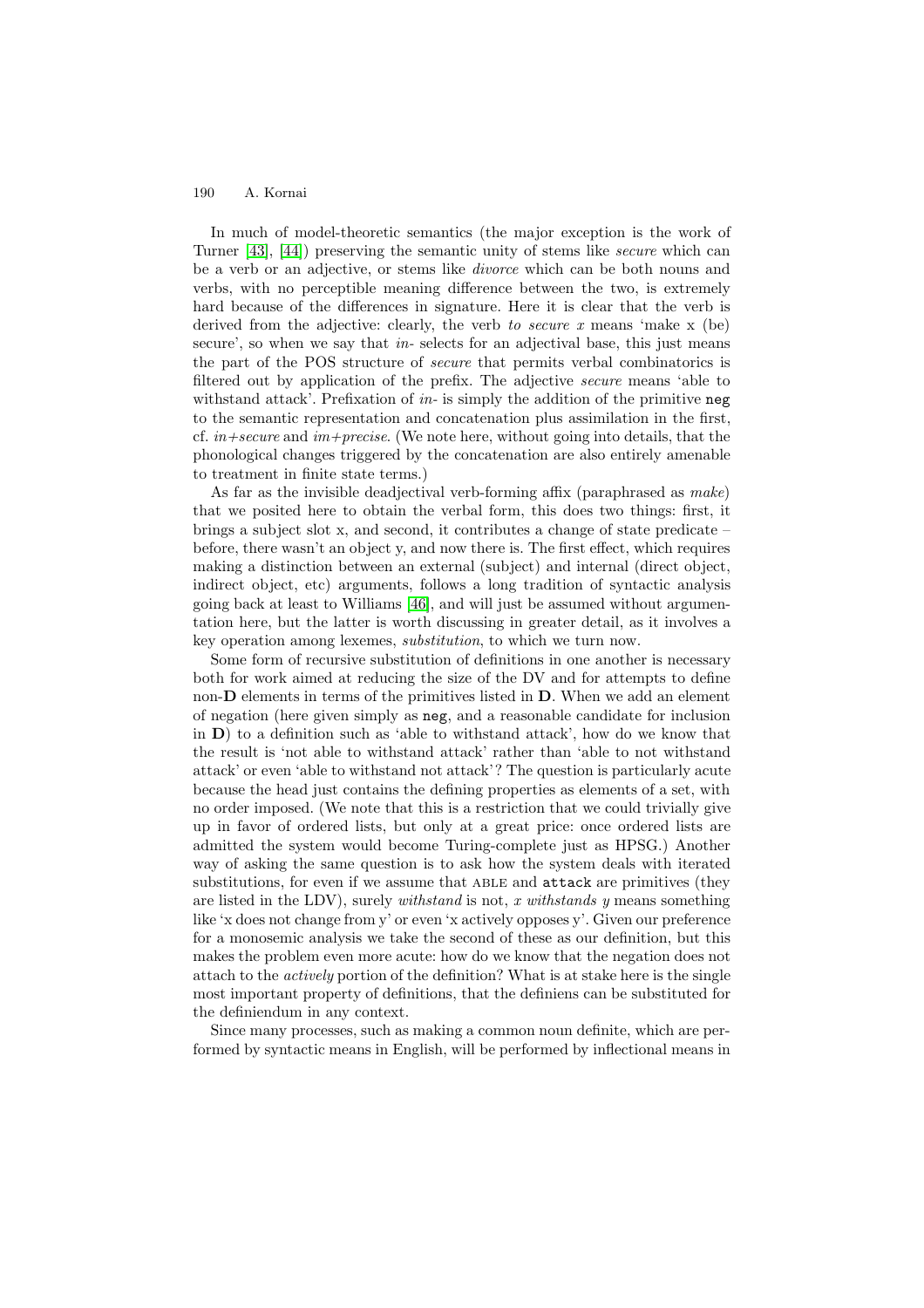other languages such as Rumanian, complete coverage of productive morphology in the world's languages already implies coverage of a great deal of syntax in English. Ideally, we would wish to take this further, requiring coverage of syntax as a whole, but we could be satisfied with slightly less, covering the meaning of syntactic constructions only to the extent they appear in dictionary definitions. Remarkably, almost all problem cases in syntax are already evident in this restricted domain, especially as we need to make sure that constructions and idioms are also covered. There are forms of grammar which assume all syntax to be a combination of constructions (Fillmore and Kay [\[13\]](#page-24-22)), and the need to cover the semantics of these is already clear from the lexical domain: for example, a mule is animal, cross between horses and donkeys, stubborn,  $\dots$ Clearly, a notion such as 'cross between horses and donkeys' is not a reasonable candidate for a primitive, so we need a mechanism for feeding back the semantics of nonce constructions into the lexicon.

This leaves only the totally non-lexicalized, purely grammatical part of syntax out of scope, cases such as topicalization and other manipulation of given/new structure, as dictionary definitions tend to avoid communicative dynamics. But with this important caveat we can state the requirement that lexical semantics cover not just the lexical, but also the syntactic combination of morphemes, words, and larger units.

# 3.3 The Semantics of Lexemes

Now that we have seen the basic elements (lexemes) and the basic mode of combination (attribution, modeled as listing in the base of a lexeme), the question will no doubt be asked: how is this different from Markerese (Lewis [\[30\]](#page-24-23))? The answer is that we will interpret our lexemes in model structures, and make the combination of lexemes correspond to operations on these structures, very much in the spirit of Montague [\[34\]](#page-24-21). Formally, we have a source algebra  $A$  that is freely generated from some set of primitives D by means of constructions listed in C. An example of such a construction would be x is to y as z is to w which is used not just in arithmetic (proportions) but also in everyday analogy: Paris is to London as France is to England, but in-prefixation would also be a construction of its own. We will also have an algebra  $M$  of machines, which will serve as our model structures, and a mapping  $\sigma$  of semantic interpretation that will assign elements of  $\mathcal M$  both to elements of  $D$  and to elements of  $\mathcal A$  formed from these in a compositional manner. This can be restated even more compactly in terms of category theory: members of D, plus all other elements of the lexicon, plus all expressions constructed from these, are the objects of some category L of linguistic expressions, whose arrows are given by the constructions and the definitional equations, members of  $M$ , and the mappings between them, make up the category  $M$ , and semantic interpretation is simply a functor  $S$  from  $L$ to M.

The key observation, which bears repeating at this point, is that  $S$  underdetermines the semantics of lexicalized expressions: if noun-noun compounding (obviously a productive construction of English) has the semantics  $Y_2$  that is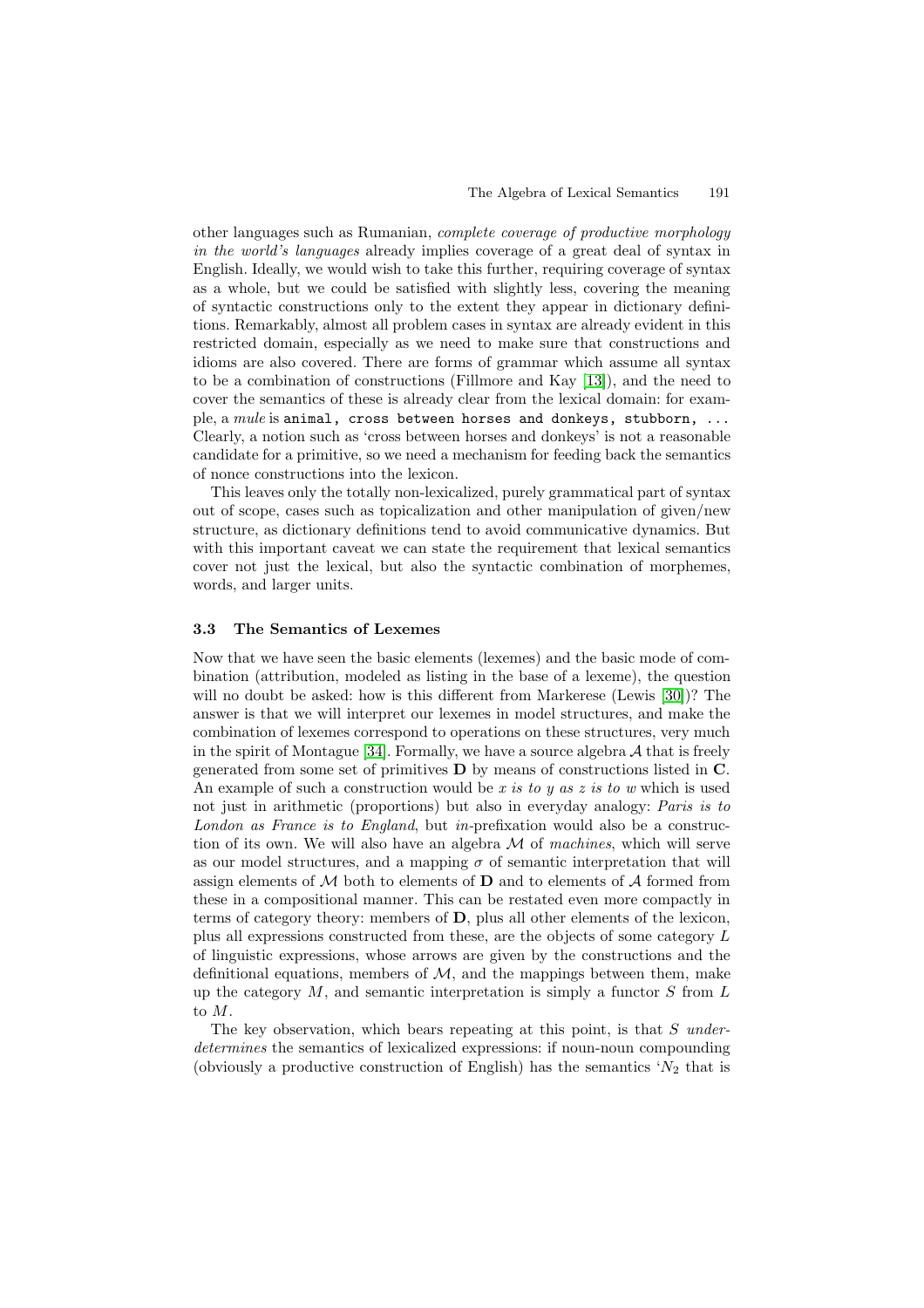V-ed by  $N_1$ ' all the theory gives us is that *ropeladder* is a kind of ladder that has something to do with rope. What we obtain is ladder, rope rather than the desired ladder, material, rope. Regrettably, the theory can take us only so far – the rest has to be done by diving into the trashcan and cataloging historical accidents.

Lexemes will be mapped by  $S$  on finite state automata (FSA) that  $act$  on partitioned sets of elements of  $\mathbf{D} \cup \mathbf{D} \cup \mathbf{E}$  (the underlined forms are printnames). Each partition contains one or more elements of  $\mathbf{D} \cup \mathbf{E}$  or the printname of the lexeme (which is, as a matter of fact, just another pointer, to phonetic/phonological knowledge, a domain that we happen to have a highly developed theory of). By *action* we mean a relational mapping, which can be one to many or many to one, not just permutation. These FSA, together with the mapping associating actions to elements of the alphabet, are machines in the standard algebraic sense (Eilenberg [\[11\]](#page-24-0)), with one added twist: the underlying set, called the *base* of the machine, is *pointed* (one element of it is distinguished). The FSA is called the control, the distinguished point is called the head of the base.

Without control, a system composed of bases would be close to a semantic network, with activations flowing from nodes to nodes (Quillian [\[38\]](#page-25-10)). Without a base, the control networks would just form one big FSA, a primitive kind of deduction system, so it is the combination of these two facets that give machines their added power and flexibility. Since the definitional burden is carried in the base, and the combinatorial burden in the control, the formal model has the resources to handle the occasional mismatch between syntactic type (part of speech) and semantic type (as defined by function-argument structure).

Let us now survey lexemes in order of increasing base complexity. If the base is empty, it has no relations, so the only FSA that can act on it is the null graph (no states and no transitions). This is called the NULL lexeme. If the set has one member, the only relations it can have is the identity 1 and the empty relation 0, which combine in the expected manner  $(0.0 = 0.1 = 1.0 = 0, 1.1 = 1)$ . Note that the identity corresponds to the empty string usually denoted  $\lambda$  or  $\epsilon$ . Since  $1^n = 1$ , the behavior of the machine can only take four forms, depending on whether it contains 0, 1, both, or neither, the last case being indistinguishable from the null lexeme over any size base. If the behavior is given by the empty string alone, we will call the lexeme 1 with the usual abuse of notation, independent of the size of the base set. If the behavior is given by the empty relation alone, we will call the lexeme 0, again independent of the size of the base set. Slightly more complex is the lexeme that contains both 0 and 1, which is rightly thought of as the union of 0 and 1, giving us the first example of an operation on lexemes.

To fix the notation, in Table 2 we present the multiplication table of the semigroup  $R_2$  that contains all relations over two elements (for ease of typesetting the rows and columns corresponding to 0 and 1 are omitted). The remaining elements are denoted  $a, b, d, u, p, q, n, p', q', a', b', d', u', t$  – the prime is also used to denote an involution over the 16 elements which is not a semigroup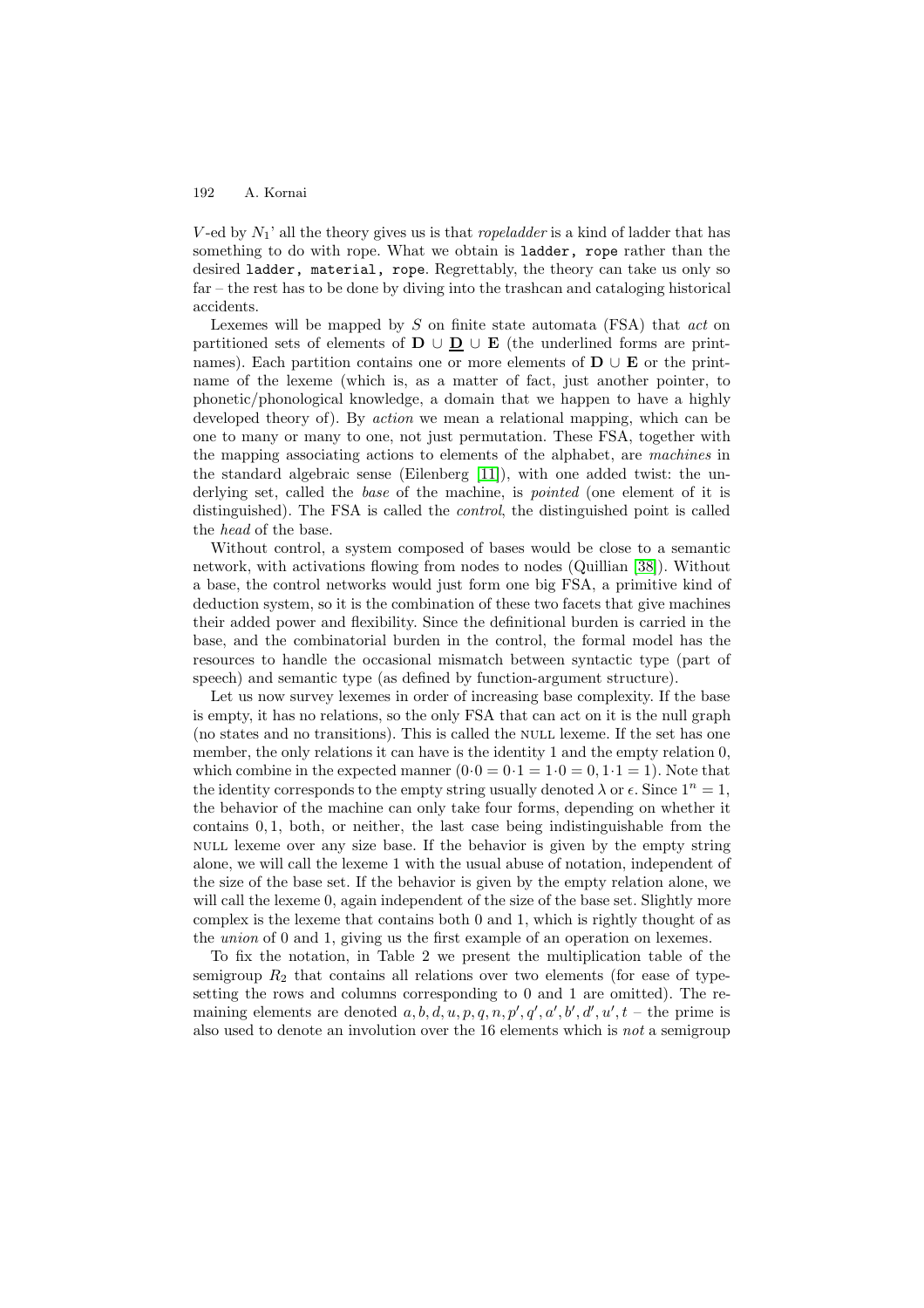Table 2. Multiplication in  $R_2$ 

| ab dupq n p'q'a' b' d'u' t                                                                                                    |  |  |  |  |  |  |
|-------------------------------------------------------------------------------------------------------------------------------|--|--|--|--|--|--|
| $\bf a$ $\bf a$ $\bf 0$ $\bf d$ $\bf 0$ $\bf a$ $\bf q$ $\bf d$ $\bf 0$ $\bf d$ $\bf 0$ $\bf d$ $\bf q$ $\bf a$ $\bf q$       |  |  |  |  |  |  |
| b 0 b 0 u u 0 u b q' q' u q' b q'                                                                                             |  |  |  |  |  |  |
| d 0 d 0 a a 0 a d q q a q d q                                                                                                 |  |  |  |  |  |  |
| u u 0 b 0 u q' b b 0 b q' u q' q'                                                                                             |  |  |  |  |  |  |
| p   p 0 p 0 p t p p o p t p t t                                                                                               |  |  |  |  |  |  |
| q a d d a a q q d q q q q q q                                                                                                 |  |  |  |  |  |  |
| n u d b a p q' 1 p' q u' d' b' a' t                                                                                           |  |  |  |  |  |  |
|                                                                                                                               |  |  |  |  |  |  |
| $\begin{array}{l} \rm p'\vert 0~p'~0~p~p~0~p~p'~t~t~p~t~p'~t\\ \rm q'\vert u~b~b~u~u~q'~q'~b~q'~q'~q'~q'~q'~q'\\ \end{array}$ |  |  |  |  |  |  |
| $a'$ u p' b p p q' d' p' t t d' t a' t                                                                                        |  |  |  |  |  |  |
| b'pd p'apt u'p'q u't b't t                                                                                                    |  |  |  |  |  |  |
| $d'$ p b p'u p t a' p' q' a' t d' t t                                                                                         |  |  |  |  |  |  |
| u'a p' d p p q b' p' t t b' t u' t                                                                                            |  |  |  |  |  |  |
| t p p' p' p p t t p' t t t t t t                                                                                              |  |  |  |  |  |  |

homomorphism (but does satisfy  $x'' = x$ ). Under this mapping,  $0' = t$  and  $1' = n$ , the rest follows from the naming conventions.

To specify an arbitrary lexeme over a two-element base we need to select an alphabet as a subset of these letters, an FSA that generates some language over (the semigroup closure of) this alphabet, and fix one of the two base elements as the head. (To bring this definition in harmony with the one provided by Eilenberg we would also need to specify input and output mappings  $\alpha$  and  $\omega$  but we omit this step here.) Because any string of alphabetic letters reduces to a single element according to the semigroup multiplication, the actual behavior of the FSA is given by selecting one of the  $2^{16}$  subsets of the alphabet  $[0, 1, a, \ldots, t]$ , so over a twoelement base there can be no more than 65,536, and in general over an n-element base no more than  $2^{n^2}$  non-isomorphic lexemes, since over n elements there will be  $n^2$  ordered pairs and thus  $2^{n^2}$  relations. While in principle the number of nonisomorphic lexemes could grow faster than exponentially in  $n$ , in practice the base can be limited to three (one partition for the printname one for subject and one for object) so the largest lexeme we need to countenance will have its alphabet size limited to 512. This is still very large, but the upper bound is very crude in that not all conceivable relations over three elements will actually be used, there may be operators that affect subject and object properties at the same time but there aren't any that directly mix grammatical and phonological properties.

Most nominals, adjectives, adadjectives, and verbs will only need one content partition. Relational primitives such as x AT  $\mathbf{v}$  'x is at location  $\mathbf{v}'$ ; x HAS  $\mathbf{v}'$  'x is in possession of  $y'$ ; x BEFORE  $y'$  'x temporally precedes  $y'$  will require two content partitions (plus a printname). As noted earlier, transitive and higher arity verbs will also generally require only one content partition:  $eats(x, y)$  may look superficially similar to  $has(x,y)$  but will receive a very different analysis. At this point, variables serve only as a convenient shorthand: as we shall see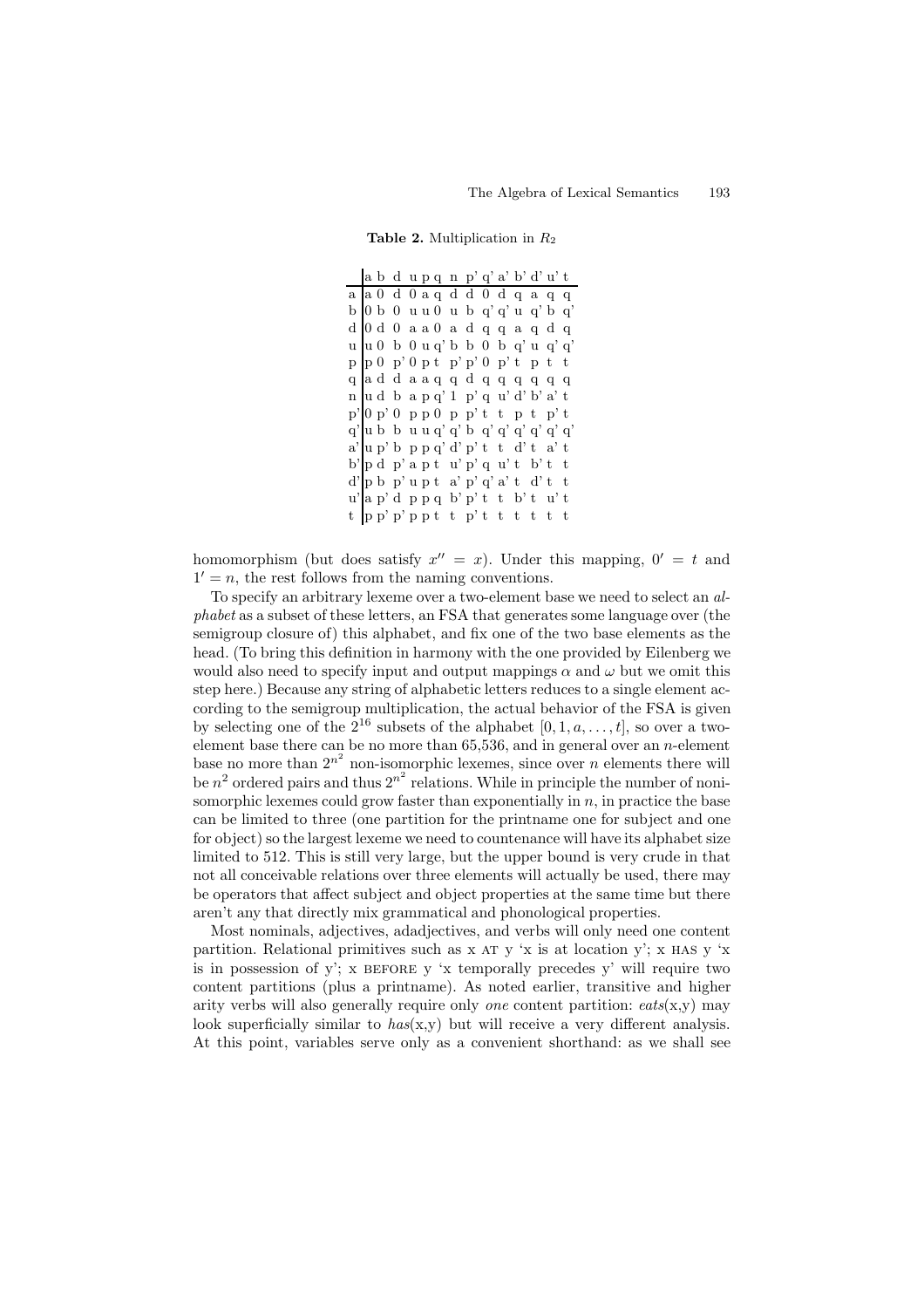shortly, specifying the actual combinatorics of the elements does not require parentheses, variables, or an operation of variable binding. Formally we could use more complex lexemes for ditransitives like *give* or *show*, or verbs with even higher arity such as *rent*, but in practice we will treat these as combinations of primitives with smaller arity. e.g. x gives y to z as x CAUSE(z HAS y). (We will continue using both variables and natural language paraphrases as a convenient shorthand when this does not affect the argument we are making.)

Let us now turn to operations on lexemes. Given a set  $\mathcal L$  of lexemes, each n-ary operation is a function from  $\mathcal{L}^n$  to  $\mathcal{L}$ . As is usual, distinguished elements of  $\mathcal L$  such as NULL, 0, and 1 are treated as nullary operations. The key unary operations we will consider are step, denoted '; invstep, denoted ` ; and clean, denoted -. ' is simply an elementary step of the FSA (performed on edges) which acts as a relation on the partition X. As a result of step R, the active state moves from  $x_0$  to the image of  $x_0$  under R. The inverse step does the opposite. The key binary operation is substitution, denoted by parens. The head of the dependent machine is built into the base of the head machine. For a simple illustration, recall the definition of mule as animal, cross between horses and donkeys, stubborn,... So far we said that one partition of the *mule* lexeme, the head, simply contains the conjunction (unordered list) of these and similar defining (essential) properties. Now assume, for the sake of the argument, that animal is not a primitive, but rather a similar conjunction living, capable of locomotion,... Substitution amounts to treating some part of the definiens as being a definiendum on its own right, and the substitution operation replaces the atomic animal on the list of essential properties defining mule by a conjunction living, capable of locomotion,... The internal bracketing is lost, what we have at the end of this step is simply a longer list living, capable of locomotion, cross between horses and donkeys, stubborn,...

By repeated substitution we may remove living, stubborn, etc. – the role of the primitives in  **is to guarantee that this process will terminate. But** note that the semantic value of the list is not changed if we leave the original animal in place: as long as animals are truly defined as living things capable of locomotion, we have set-theoretical identity between animal, living, capable of locomotion and living, capable of locomotion (cf. our second remark above). Adding or removing redundant combinations of properties makes no difference.

Let us now consider the next term, cross between horses and donkeys. By analyzing what cross means we can obtain statements father(donkey,mule) and mother(horse,mule). We will ignore all the encyclopedic details (such as the fact that if the donkey is female and the horse male the offspring is called a hinny not a mule) and concentrate on the syntax: how can we describe a statement such as

 $\forall x \text{ mule}(x) \exists y, z \text{ horse}(y) \& \text{ female}(y) \& \text{ doneby}(z) \& \text{ male}(z) \& \text{ parent}(x, y)$ & parent $(x, z)$ 

without recourse to variables? First, note that the Boolean connective  $\&$  is entirely unnecessary, since everything is defined by a conjunction of properties – at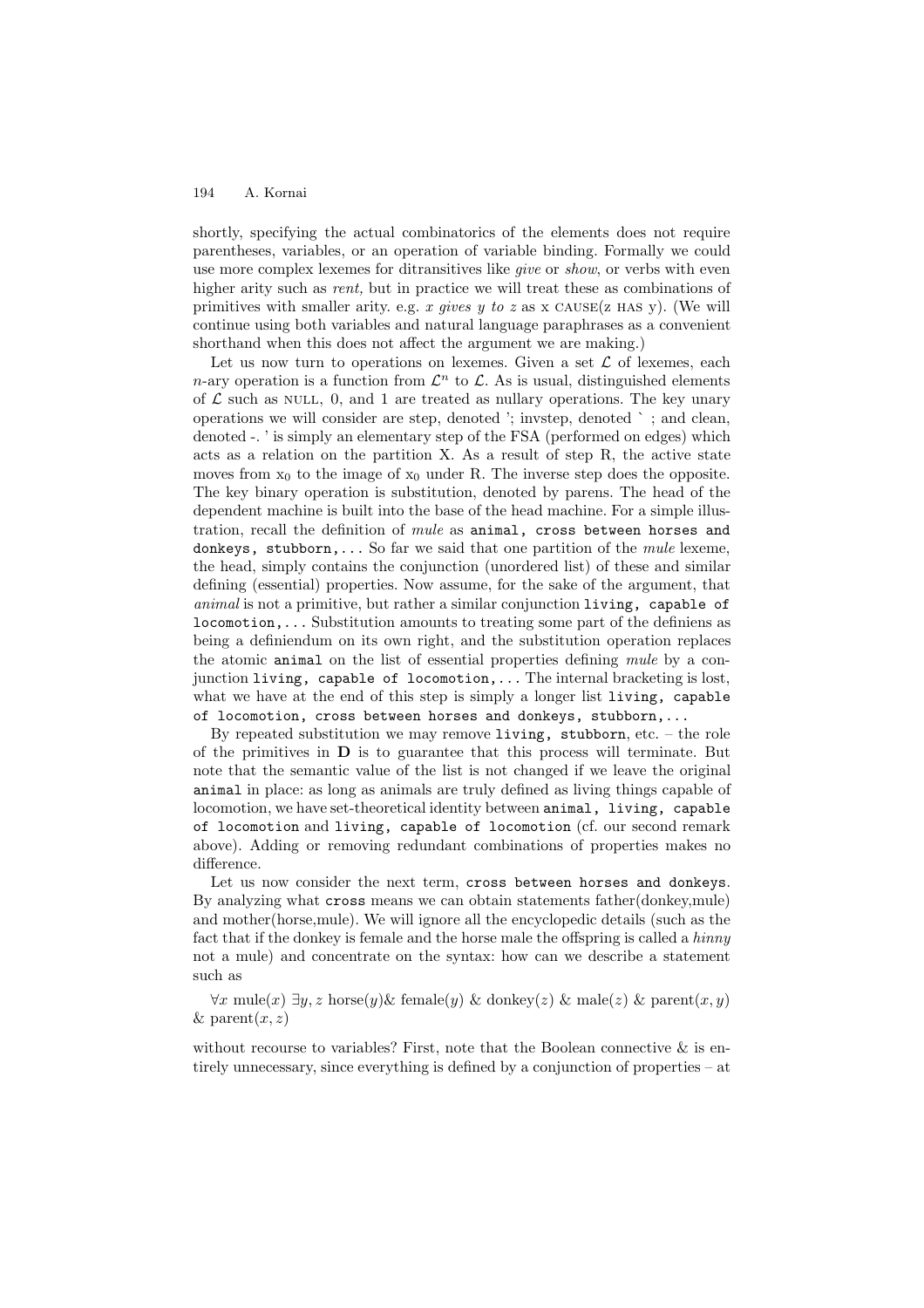best what is needed is to keep track of which parent has what gender, a matter that is generally handled by packing this information in a single lexical entry. Once we explain  $\forall x \text{ mule}(x) \exists y \text{ horse}(y) \text{ female}(y) \text{ parent}(x, y)$  the rest will be easy. Again, note that it makes no difference whether we consider a female horse or *mare* which is a parent or a horse which is a female parent or *mother*, these combinations will map out the exact same set. Whether primitives such as MOTHER, mare or being are available is a matter of how we design  $D$ .

Either way, further quantification will enter the picture as soon as we start to unravel parent, a notion defined (at least for this case) by 'gives genetic material to offspring' which in turn boils down to 'causes offspring to have genetic material'. Note that both the quantification and the identity of the genetic material are rather weak: we don't know whether the parent gives all its genetic material or just part of it, and we don't know whether the material is the same or just a copy. But for the actual definition none of these niceties matter: what matters is that mules have horse genes and donkey genes. As a matter of fact, this simple definition applies to hinnies as well, which is precisely the reason why people who lack significant encyclopedic knowledge about this matter don't keep the two apart, and even those who do will generally agree that a hinny is a kind of a mule, and not the other way around (just as bitches are a kind of a dog, i.e. the marked member of the opposition).

After all these substitution steps what remains on the list of essential mule properties includes complex properties such as has(horse genes) and capable of loco- motion but no variable is required as long as we grant that in any definiens the superordinate (subject) slot of has is automatically filled by the definiendum. Readers familiar with the Accessibility Hierarchy of Keenan and Comrie [\[20\]](#page-24-24) and subsequent work may jump to the conclusion that one way or another the entire hierarchy (handled in HPSG and related theories by an ordered list) will be necessary, but we attempt to keep the mechanism under much tighter control. In particular, we assume no ternary relations whatsoever, so there are no such things as indirect objects, let alone obliques, in definitions. To get further with capable of locomotion we need to provide at least a rudimentary theory of being capable of doing something, but here we feel justified in assuming that can, change, and place are primitives, so that  $CAN(CHANGE(PLACE))$  is good enough. Notice that what would have been the subject variables, who has the capability, who performs the change, and who has the place, are all implicitly bound to the same superordinate entity, the mule.

To make further progress on horse genes we also need a theory of compound nouns: what are horse genes if not genes characteristic of horses, and if they are indeed characteristic of horses how come that mules also have them, and in an essential fashion to boot? The key to understanding horse gene and similar compounds such as gold bar is that we need to supply a predicate that binds the two terms together, what classical grammar calls 'the genitive of material' that we will write as MADE OF. A full analysis of this notion is beyond the limits of this paper, but we note that the central idea of MADE OF is production, generation: the bar is produced from/of/by gold, and the genes in question are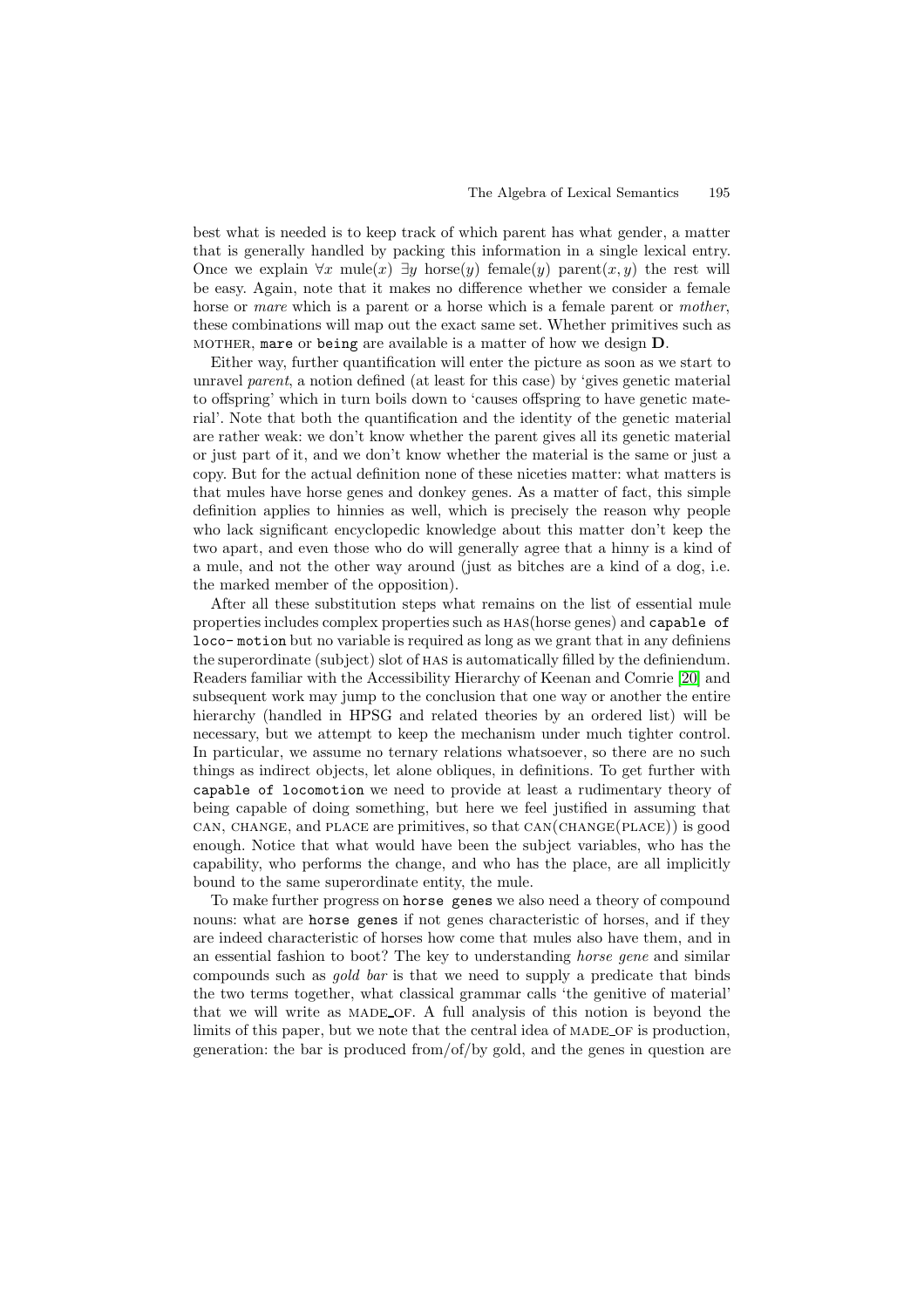produced from/of/by horses. This turns the Kripkean idea of defining biological kinds by their genetic material on its head: what we assume is that horse genes are genes defined by their essential horse-ness rather than horses are animals defined by carrying the essence of horse-ness in their genes. (Mules are atypical in this respect, in that their essence can't be fully captured without reference to their mixed parentage.)

# 4 Conclusions

In the Introduction we listed some desiderata for a theory of the lexicon. First, adequate support for the traditional lexicographic tasks such as distinguishing word senses, deciding whether two words/senses are synonymous or perhaps antonymous, whether one expression can be said to be a paraphrase of another, etc. We see how the current proposal does this: two lexemes are synonymous iff they are mapped on isomorphic machines. Since finer distinctions largely rest in the eidopoios diaphora that we blatantly ignore, there are many synonyms: for example we define both poodle and greyhound as dog.

Second, we wanted the theory of lexical semantics to connect to a theory of the meaning of larger (non-lexicalized) constructions including, but not necessarily limited to, sentential syntax and semantics. The theory proposed here meets this criterion maximally, since it uses the exact same mechanism to describe meaning starting from the smallest morpheme to the largest construction (but not beyond, as communicative dynamics is left untreated).

Third, we wanted the theory to provide a means of linking up meanings across languages, serving as a translation pivot. While making good on this promise is obviously beyond the scope of this paper, it is clear that in the theory proposed here such a task must begin with aligning the primitives **D** developed for one language with those developed for another, a task we find quite doable at least as far as the major branches of IE (Romance, Slavic, and Germanic) are concerned.

Finally, we said that the theory should be coupled to some theory of inference that enables, at the very least, common sense reasoning about objects, people, and natural phenomena. We don't claim to have a full solution, but we conclude this paper with some preliminary remarks on the main issues. The complexities of the logic surrounding lexemes are not exactly at the same points where we find complexities in mathematical logic. In particular truth, which is treated as a primitive notion in mathematical logic, will be treated as a derived concept here, paraphrased as 'internal model corresponds in essence to external state of affairs'. This is almost the standard correspondence theory of truth, but the qualification 'in essence' takes away much of the deductive power of the standard theory.

The mode of inferencing supported here is not sound. For example, consider the following rule: if  $A'$  is part of  $A$  and  $B'$  is the same part of  $B$  and  $A$  is bigger than  $B$ , then  $A'$  is bigger than  $B'$ . Let's call this the Rule of Proportional Size, RPS. A specific instance would be that children's feet are smaller than adults' feet since children are smaller than adults.

Note that the rule is only statistically true: we can well imagine e.g. a bigger building with smaller rooms. Note also that both the premises and the conclusion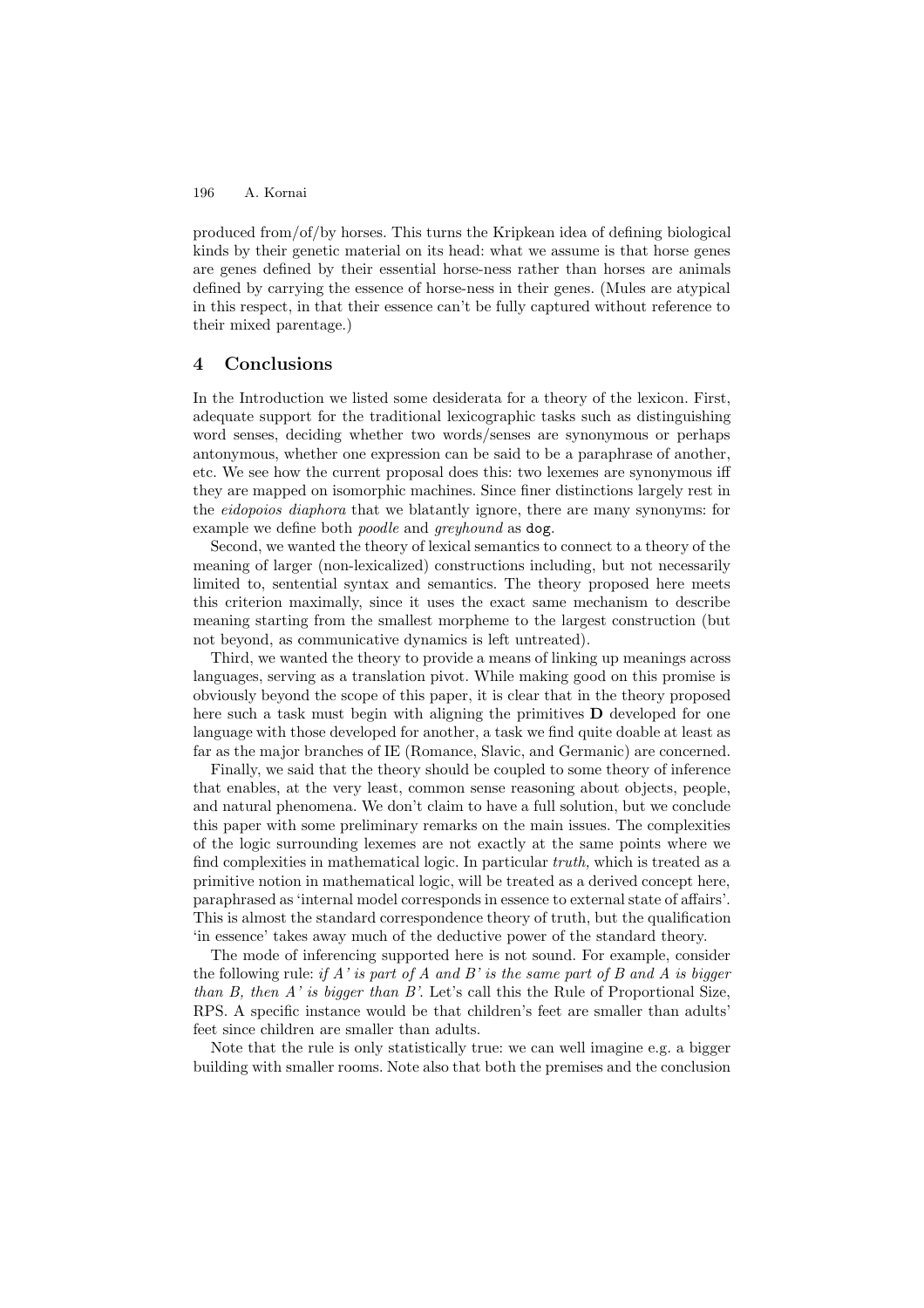are defeasible: there may be some children who are bigger than some adults to begin with, and we don't expect the rule to hold for them (this is a (meta)rule of its own, what we will call Specific Application), and even if the premises are met the conclusion need not follow, the rule is not sound.

Nevertheless, we feel comfortable with these rules, because they work most of the time, and when they don't a specific failure mode can always be found e.g. we will claim that the small building with the larger rooms, or the large building with the smaller rooms, is somehow not fully proportional, or that there are more rooms in the big building, etc. Also, such rules are statistically true, and they often come from inverting or otherwise generalizing rules which are sound, e.g. the rule that if we build A from bigger parts A' then B is built from parts B', A will be bigger than B. (This follows from our general notion of size which includes additivity.)

Once we do away with the soundness requirement for inference rules, we are no longer restricted to the handful of rules which are actually sound. We permit our rule base to evolve: for example the very first version of RPS may just say that big things have big parts (so that children's legs also come out smaller than adults' arms, something that will trigger a lot of counterexamples and thus efforts at rule revision), the restriction on it being the same part may only come later.

Importantly, the old rule doesn't go away just because we have a better new rule. What happens is that the new rule gets priority in the domain it was devised for, but the old rule is still considered applicable elsewhere.

# Acknowledgements

We thank Tibor Beke (UMass Lowell) for trenchant criticism of earlier versions.

# <span id="page-23-8"></span><span id="page-23-0"></span>References

- 1. Allen, B., Gardiner, D., Frantz, D.: Noun incorporation in Southern Tiwa. IJAL 50 (1984)
- <span id="page-23-9"></span>2. Allen, J., Ferguson, G.: Actions and events in interval temporal logic. Journal of logic and computation 4(5), 531–579 (1994)
- <span id="page-23-10"></span>3. Aronoff, M.: Word Formation in Generative Grammar. MIT Press, Cambridge (1976)
- <span id="page-23-4"></span>4. Aronoff, M.: Orthography and linguistic theory: The syntactic basis of masoretic Hebrew punctuation. Language 61(1), 28–72 (1985)
- <span id="page-23-3"></span>5. Blackburn, P., Bos, J.: Representation and Inference for Natural Language. In: A First Course in Computational Semantics, CSLI, Stanford (2005)
- <span id="page-23-1"></span>6. Boguraev, B.K., Briscoe, E.J.: Computational Lexicography for Natural Language Processing, Longman (1989)
- <span id="page-23-6"></span>7. Cawdrey, R.: A table alphabetical of hard usual English words (1604)
- <span id="page-23-2"></span>8. Dowty, D.: Word Meaning and Montague Grammar. Reidel, Dordrecht (1979)
- <span id="page-23-5"></span>9. Dowty, D.: Thematic proto-roles and argument selection. Language 67, 547–619 (1991)
- <span id="page-23-7"></span>10. Eco, U.: The Search for the Perfect Language. Blackwell, Oxford (1995)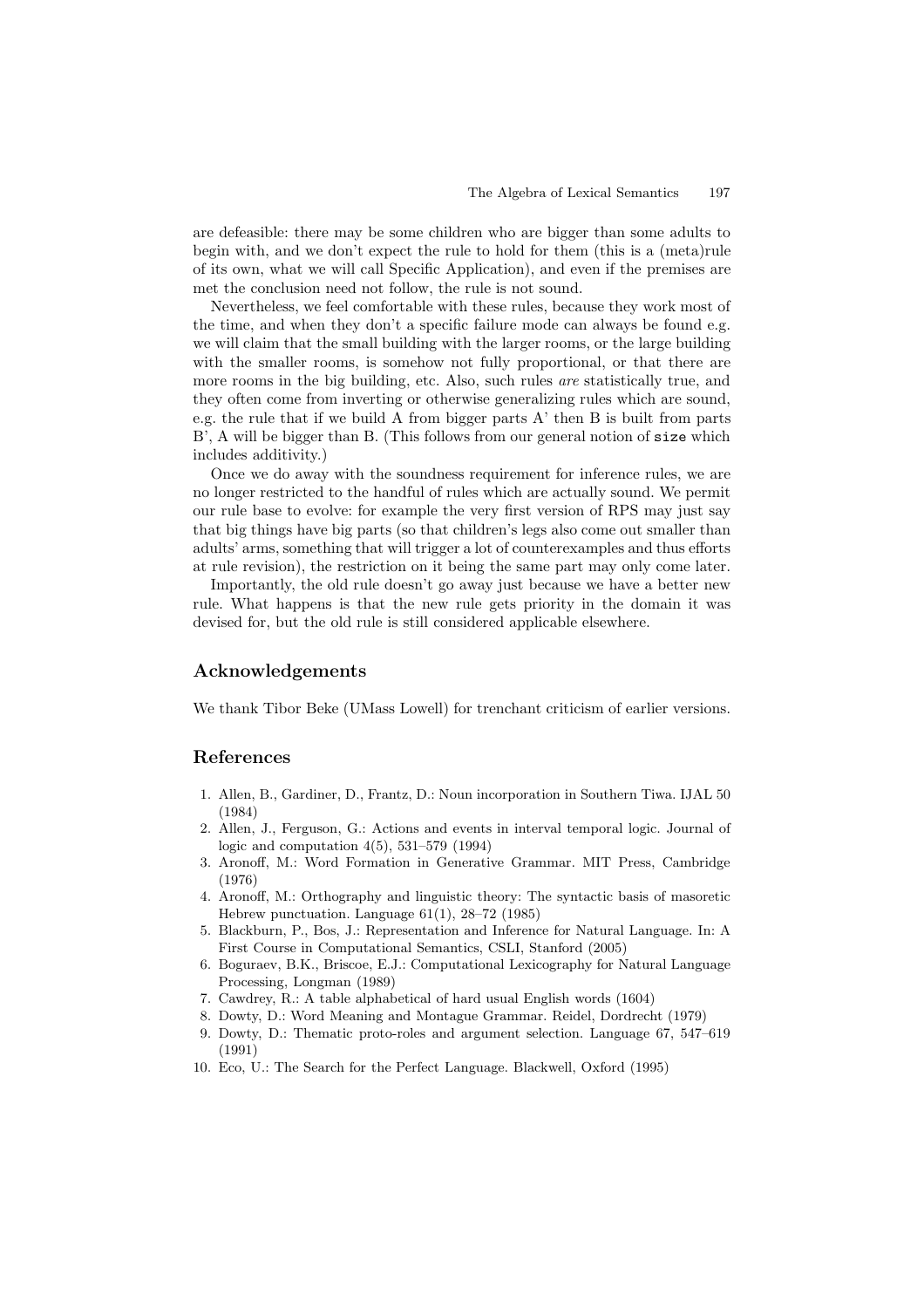- <span id="page-24-10"></span><span id="page-24-0"></span>11. Eilenberg, S.: Automata, Languages, and Machines, vol. A. Academic Press, London (1974)
- 12. Fillmore, C., Atkins, S.: Framenet and lexicographic relevance. In: Proceedings of the First International Conference on Language Resources and Evaluation, Granada, Spain (1998)
- <span id="page-24-22"></span>13. Fillmore, C., Kay, P.: Berkeley Construction Grammar (1997), <http://www.icsi.berkeley.edu/~kay/bcg/ConGram.html>
- <span id="page-24-1"></span>14. Fillmore, C., Atkins, B.: Starting where the dictionaries stop: The challenge of corpus lexicography. Computational approaches to the lexicon, 349–393 (1994)
- <span id="page-24-15"></span><span id="page-24-5"></span>15. Flickinger, D.P.: Lexical Rules in the Hierarchical Lexicon. PhD Thesis, Stanford University (1987)
- <span id="page-24-8"></span>16. Graham, A.: Two Chinese Philosophers, London (1958)
- 17. Gruber, J.: Lexical structures in syntax and semantics. North-Holland, Amsterdam (1976)
- <span id="page-24-18"></span><span id="page-24-7"></span>18. Hayes, P.: The naive physics manifesto. Expert Systems (1979)
- 19. Hobbs, J.: Deep lexical semantics. In: Gelbukh, A. (ed.) CICLing 2008. LNCS, vol. 4919, pp. 183–193. Springer, Heidelberg (2008)
- <span id="page-24-24"></span>20. Keenan, E., Comrie, B.: Noun phrase accessibility and universal grammar. Linguistic inquiry 8(1), 63–99 (1977)
- <span id="page-24-13"></span><span id="page-24-4"></span>21. Keller, H.: The story of my life. Dover, New York (1903)
- 22. Kiparsky, P.: From cyclic phonology to lexical phonology. In: van der Hulst, H., Smith, N. (eds.) The structure of phonological representations, vol. I, pp. 131–175. Foris, Dordrecht (1982)
- <span id="page-24-17"></span>23. Kiparsky, P.: On the Architecture of Pānini's grammar. ms., Stanford University (2002)
- <span id="page-24-11"></span>24. Kipper, K., Dang, H.T., Palmer, M.: Class based construction of a verb lexicon. In: AAAI-2000 Seventeenth National Conference on Artificial Intelligence, Austin, TX (2000)
- <span id="page-24-16"></span>25. Kirsner, R.: From meaning to message in two theories: Cognitive and Saussurean views of the Modern Dutch demonstratives. Conceptualizations and mental processing in language, 80–114 (1993)
- <span id="page-24-19"></span><span id="page-24-3"></span>26. Kornai, A.: Mathematical Linguistics. Springer, Heidelberg (2008)
- 27. Kornai, A.: The treatment of ordinary quantification in English proper. Hungarian Review of Philosophy 51 (2009) (to appear)
- <span id="page-24-20"></span>28. Lenat, D.B., Guha, R.: Building Large Knowledge-Based Systems. Addison-Wesley, Reading (1990)
- <span id="page-24-9"></span>29. Levin, B.: English Verb Classes and Alternations: A Preliminary Investigation. University of Chicago Press, Chicago (1993)
- <span id="page-24-23"></span><span id="page-24-6"></span>30. Lewis, D.: General semantics. Synthese 22(1), 18–67 (1970)
- 31. McCarthy, J.: An example for natural language understanding and the ai problems it raises. Formalizing Common Sense: Papers by John McCarthy. Ablex Publishing Corporation 355 (1976)
- <span id="page-24-2"></span>32. McCarthy, J.J.: Human-level ai is harder than it seemed in (1955),
- <span id="page-24-14"></span><http://www.formalstanford.edu/~jmc/slides/wrong/wrong-sli/wrong-slihtml> 33. Mitchell, T.M., Shinkareva, S., Carlson, A., Chang, K., Malave, V., Mason, R., Just, M.: Predicting human brain activity associated with the meanings of nouns. Science 320(5880), 1191–1195 (2008)
- <span id="page-24-21"></span><span id="page-24-12"></span>34. Montague, R.: Universal grammar. Theoria 36, 373–398 (1970)
- 35. Ogden, C.: Basic English: a general introduction with rules and grammar. K. Paul, Trench, Trubner (1944)